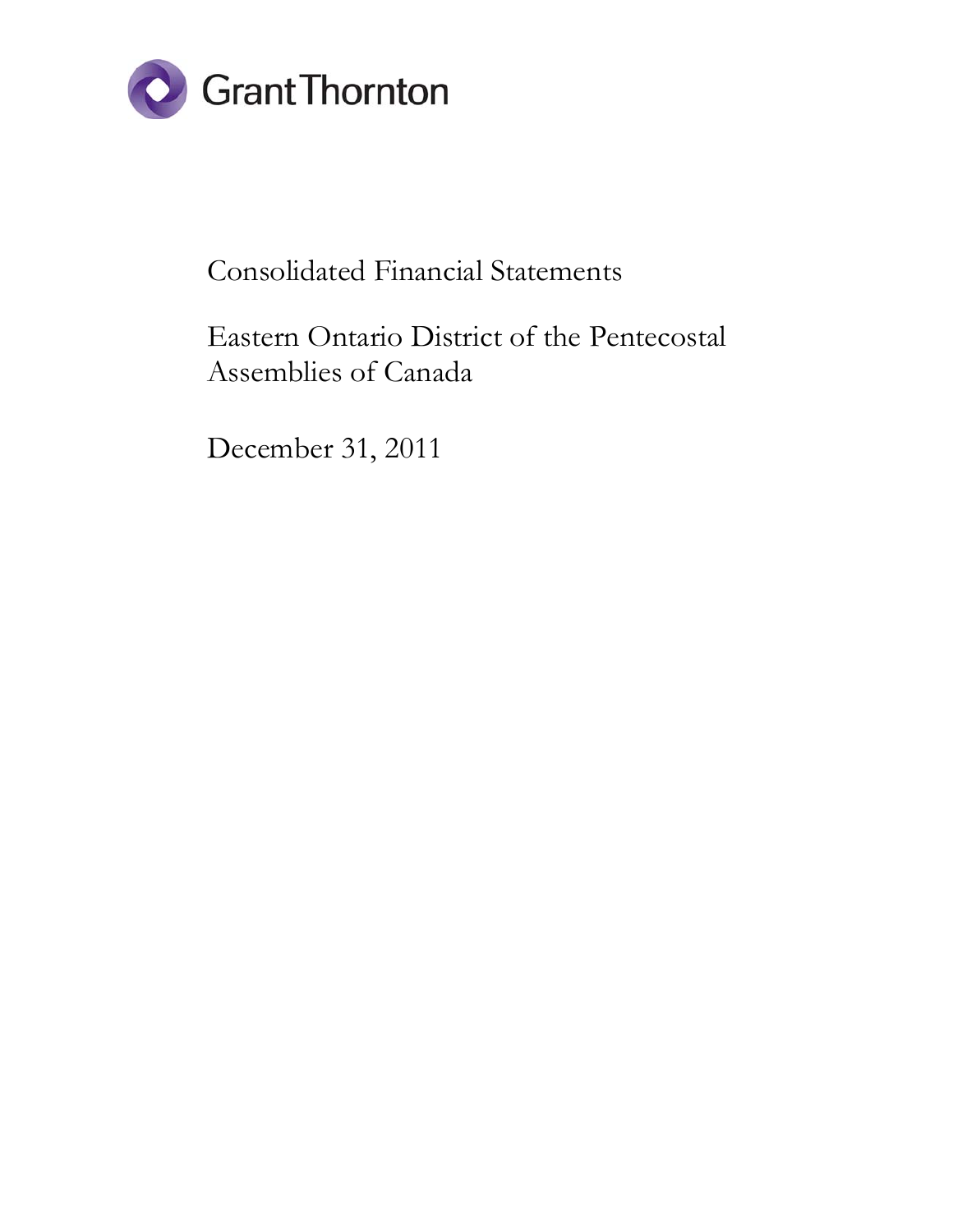# **Contents**

|                                                 | Page     |
|-------------------------------------------------|----------|
| Independent Auditor's Report                    | $1 - 2$  |
| Consolidated Statement of Financial Position    | 3        |
| <b>Consolidated Statement of Activities</b>     | 4        |
| Consolidated Statement of Changes in Net Assets | 5        |
| <b>Consolidated Statement of Cash Flows</b>     | 6        |
| Notes to Consolidated Financial Statements      | $7 - 16$ |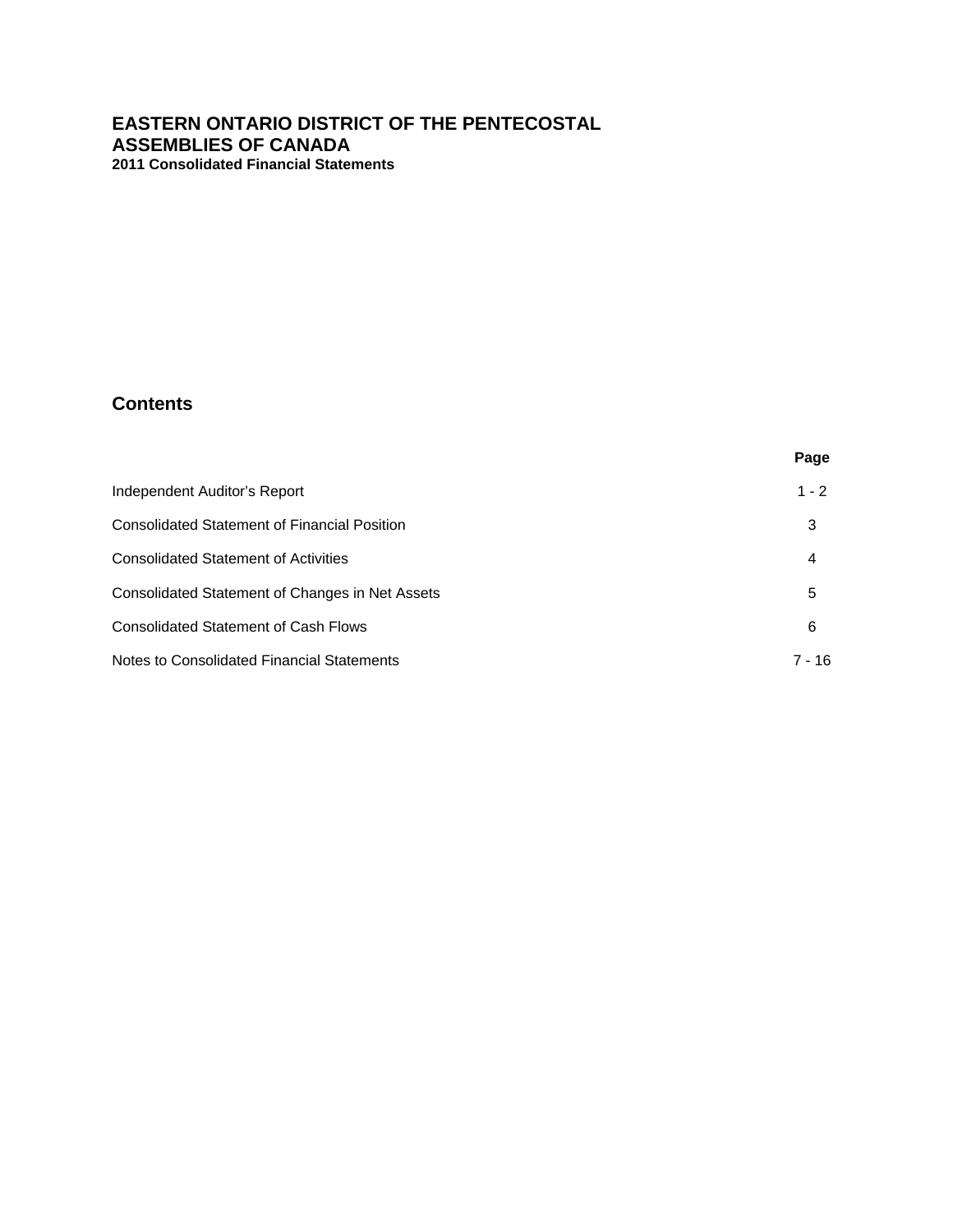

## **Independent Auditor's Report**

**Grant Thornton LLP**  Suite 200 41 Valleybrook Drive Toronto, ON M3B 2S6 T +1 416 449 9171

F +1 416 449 7401 E NorthToronto@ca.gt.com www.GrantThornton.ca

**To the District Executive of the Eastern Ontario District of The Pentecostal Assemblies of Canada**

We have audited the accompanying consolidated financial statements of the Eastern Ontario District of The Pentecostal Assemblies of Canada, which comprise the consolidated statement of financial position as at December 31, 2011, and the consolidated statements of activities, changes in net assets and cash flows for the year then ended, and a summary of significant accounting policies and other explanatory information.

#### **Management's responsibility for the consolidated financial statements**

Management is responsible for the preparation and fair presentation of these consolidated financial statements in accordance with Canadian generally accepted accounting principles, and for such internal control as management determines is necessary to enable the preparation of financial statements that are free from material misstatement, whether due to fraud or error.

#### **Auditor's responsibility**

Our responsibility is to express an opinion on these consolidated financial statements based on our audit. We conducted our audit in accordance with Canadian generally accepted auditing standards. Those standards require that we comply with ethical requirements and plan and perform the audit to obtain reasonable assurance about whether the consolidated financial statements are free from material misstatement.

An audit involves performing procedures to obtain audit evidence about the amounts and disclosures in the consolidated financial statements. The procedures selected depend on the auditor's judgment, including the assessment of the risks of material misstatement of the consolidated financial statements, whether due to fraud or error. In making those risk assessments, the auditor considers internal control relevant to the entity's preparation and fair presentation of the consolidated financial statements in order to design audit procedures that are appropriate in the circumstances, but not for the purpose of expressing an opinion on the effectiveness of the entity's internal control. An audit also includes evaluating the appropriateness of accounting policies used and the reasonableness of accounting estimates made by management, as well as evaluating the overall presentation of the consolidated financial statements.

We believe that the audit evidence we have obtained is sufficient and appropriate to provide a basis for our audit opinion.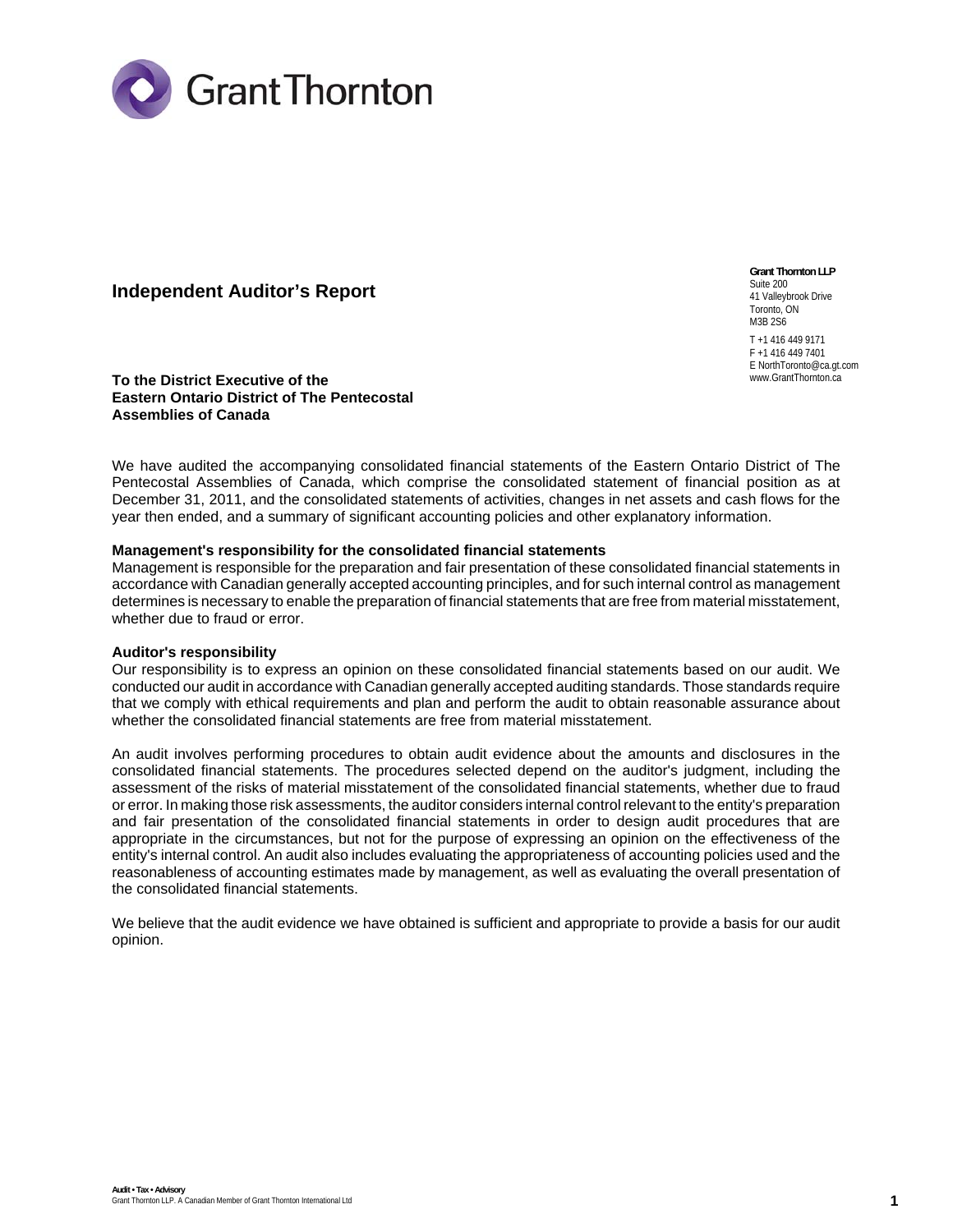

#### **Opinion**

In our opinion, the consolidated financial statements present fairly, in all material respects, the consolidated financial position of the Eastern Ontario District of The Pentecostal Assemblies of Canada as at December 31, 2011, and the consolidated results of its operations and its cash flows for the year then ended in accordance with Canadian generally accepted accounting principles.

Grant Thouton LLP

Chartered Accountants, Licensed Public Accountants Toronto, Canada April 11, 2012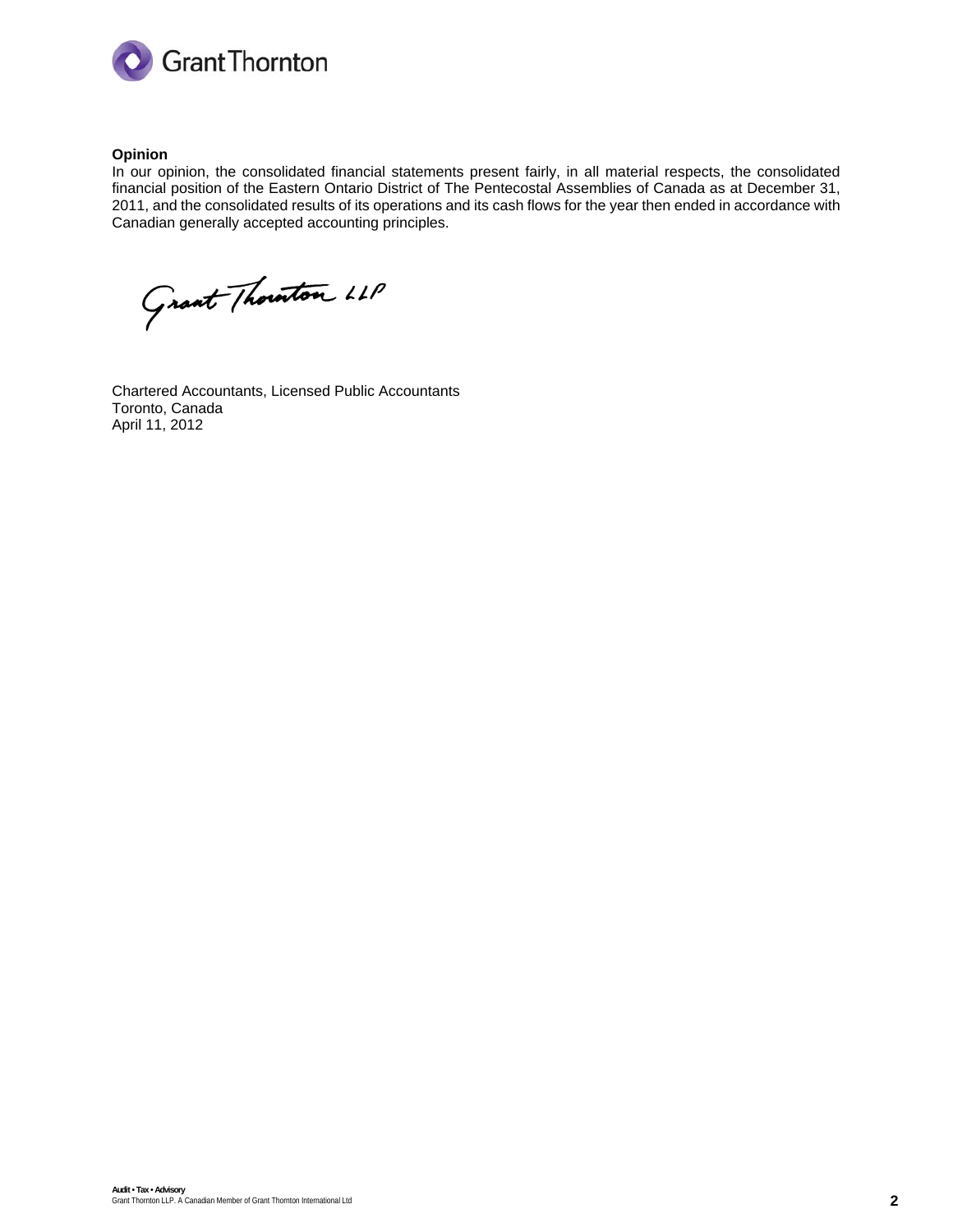**Consolidated Statement of Financial Position As at December 31**

| <b>Ottawa Valley</b><br>Lakeshore<br>Pentecostal<br>Heritage<br>Pentecostal<br>General<br><b>District</b><br><b>Holdings</b><br>Camp<br>Camp<br>Total<br>Total<br><b>ASSETS</b><br>Current assets<br>\$<br>\$<br>165,956 \$<br>\$<br>Cash<br>50,351<br>\$<br>216,307<br>\$<br>189,028<br>400,000<br>Restricted cash<br>157,838<br>248,212<br>5,593<br>411,643<br>27,103<br>149,453<br>Accounts receivable<br>22,593<br>7,500<br>92,257<br>108,439<br>1,000<br>5,907<br>7,278<br>14,185<br>17,499<br>Inventory<br>Prepaid expenses and deposits<br>47,756<br>16,032<br>21,176<br>84,964<br>74,916<br>Loans receivable (note 6)<br>140,589<br>140,589<br>156,982<br>$\overline{\phantom{a}}$<br>$\blacksquare$<br>946,864<br>535,732<br>7,500<br>362,408<br>111,501<br>1,017,141<br>25,000<br>Certificate Ioan receivable (note 7)<br>25,000<br>Property and equipment (note 8)<br>323,490<br>1,386,071<br>2,554,626<br>246,248<br>4,510,435<br>4,408,851<br>\$<br>\$<br>859,222 \$<br>1,393,571<br>\$<br>2,942,034<br>357,749<br>\$<br>5,552,576<br>5,355,715<br>S<br><b>LIABILITIES AND NET ASSETS</b><br><b>Current liabilities</b><br>Accounts payable and<br>accrued liabilities<br>\$<br>209,656 \$<br>4,808<br>21,531<br>25,136<br>\$<br>\$<br>- \$<br>261,131<br>276,607<br>S.<br>Current portion of bank<br>loan (note 9)<br>60,480<br>60,480<br>49,394<br>Designated funds payable<br>(note 10)<br>157,838<br>248.212<br>5,593<br>411.643<br>322,458<br>1,511,486<br>1,511,486<br>1,714,294<br>Loans payable (note 11)<br>Intercompany loans from District<br>(note 12)<br>(3,512,295)<br>1,892,062<br>1,345,925<br>274,308<br>Current portion of long-term<br>debt (note 13)<br>70,000<br>56,748<br>23,355<br>150,103<br>125,721<br>Renewable portion of long-term<br>debt (note 13)<br>1,155,000<br>1,155,000<br>$\blacksquare$<br>(1,572,835)<br>3,121,870<br>1,672,416<br>328,392<br>3,549,843<br>2,488,474<br>Bank loan (note 9)<br>1,226,315<br>1,226,315<br>1,429,338<br>Long-term debt (note 13)<br>1,018,940<br>670,562<br>348,378<br>2,345,326<br>2,342,978<br>676,770<br>5,795,098<br>(346.520)<br>3,121,870<br>6,263,138<br>Net assets<br>Invested in property and<br>849,874<br>equipment (note 14)<br>323,490<br>481,391<br>804,881<br>Unrestricted<br>(319, 021)<br>882,252<br>(1,728,299)<br>92,235<br>(1,072,833)<br>(1,757,297)<br>Endowment fund (note 7)<br>25,430<br>25,430<br>1,205,742<br>599,056<br>(1,728,299)<br>(319, 021)<br>(242, 522)<br>(907, 423)<br>\$<br>859,222 \$<br>1,393,571<br>2,942,034<br>\$<br>357,749<br>5,552,576<br>5,355,715<br>\$<br>\$<br>\$ |  |  | 2011 |  |  | 2010 |
|------------------------------------------------------------------------------------------------------------------------------------------------------------------------------------------------------------------------------------------------------------------------------------------------------------------------------------------------------------------------------------------------------------------------------------------------------------------------------------------------------------------------------------------------------------------------------------------------------------------------------------------------------------------------------------------------------------------------------------------------------------------------------------------------------------------------------------------------------------------------------------------------------------------------------------------------------------------------------------------------------------------------------------------------------------------------------------------------------------------------------------------------------------------------------------------------------------------------------------------------------------------------------------------------------------------------------------------------------------------------------------------------------------------------------------------------------------------------------------------------------------------------------------------------------------------------------------------------------------------------------------------------------------------------------------------------------------------------------------------------------------------------------------------------------------------------------------------------------------------------------------------------------------------------------------------------------------------------------------------------------------------------------------------------------------------------------------------------------------------------------------------------------------------------------------------------------------------------------------------------------------------------------------------------------------------------------------------------------------------------------------------------------------------------------------------------------------------------------------------------------------------------------------------------------------------------------------------------------|--|--|------|--|--|------|
|                                                                                                                                                                                                                                                                                                                                                                                                                                                                                                                                                                                                                                                                                                                                                                                                                                                                                                                                                                                                                                                                                                                                                                                                                                                                                                                                                                                                                                                                                                                                                                                                                                                                                                                                                                                                                                                                                                                                                                                                                                                                                                                                                                                                                                                                                                                                                                                                                                                                                                                                                                                                      |  |  |      |  |  |      |
|                                                                                                                                                                                                                                                                                                                                                                                                                                                                                                                                                                                                                                                                                                                                                                                                                                                                                                                                                                                                                                                                                                                                                                                                                                                                                                                                                                                                                                                                                                                                                                                                                                                                                                                                                                                                                                                                                                                                                                                                                                                                                                                                                                                                                                                                                                                                                                                                                                                                                                                                                                                                      |  |  |      |  |  |      |
|                                                                                                                                                                                                                                                                                                                                                                                                                                                                                                                                                                                                                                                                                                                                                                                                                                                                                                                                                                                                                                                                                                                                                                                                                                                                                                                                                                                                                                                                                                                                                                                                                                                                                                                                                                                                                                                                                                                                                                                                                                                                                                                                                                                                                                                                                                                                                                                                                                                                                                                                                                                                      |  |  |      |  |  |      |
|                                                                                                                                                                                                                                                                                                                                                                                                                                                                                                                                                                                                                                                                                                                                                                                                                                                                                                                                                                                                                                                                                                                                                                                                                                                                                                                                                                                                                                                                                                                                                                                                                                                                                                                                                                                                                                                                                                                                                                                                                                                                                                                                                                                                                                                                                                                                                                                                                                                                                                                                                                                                      |  |  |      |  |  |      |
|                                                                                                                                                                                                                                                                                                                                                                                                                                                                                                                                                                                                                                                                                                                                                                                                                                                                                                                                                                                                                                                                                                                                                                                                                                                                                                                                                                                                                                                                                                                                                                                                                                                                                                                                                                                                                                                                                                                                                                                                                                                                                                                                                                                                                                                                                                                                                                                                                                                                                                                                                                                                      |  |  |      |  |  |      |
|                                                                                                                                                                                                                                                                                                                                                                                                                                                                                                                                                                                                                                                                                                                                                                                                                                                                                                                                                                                                                                                                                                                                                                                                                                                                                                                                                                                                                                                                                                                                                                                                                                                                                                                                                                                                                                                                                                                                                                                                                                                                                                                                                                                                                                                                                                                                                                                                                                                                                                                                                                                                      |  |  |      |  |  |      |
|                                                                                                                                                                                                                                                                                                                                                                                                                                                                                                                                                                                                                                                                                                                                                                                                                                                                                                                                                                                                                                                                                                                                                                                                                                                                                                                                                                                                                                                                                                                                                                                                                                                                                                                                                                                                                                                                                                                                                                                                                                                                                                                                                                                                                                                                                                                                                                                                                                                                                                                                                                                                      |  |  |      |  |  |      |
|                                                                                                                                                                                                                                                                                                                                                                                                                                                                                                                                                                                                                                                                                                                                                                                                                                                                                                                                                                                                                                                                                                                                                                                                                                                                                                                                                                                                                                                                                                                                                                                                                                                                                                                                                                                                                                                                                                                                                                                                                                                                                                                                                                                                                                                                                                                                                                                                                                                                                                                                                                                                      |  |  |      |  |  |      |
|                                                                                                                                                                                                                                                                                                                                                                                                                                                                                                                                                                                                                                                                                                                                                                                                                                                                                                                                                                                                                                                                                                                                                                                                                                                                                                                                                                                                                                                                                                                                                                                                                                                                                                                                                                                                                                                                                                                                                                                                                                                                                                                                                                                                                                                                                                                                                                                                                                                                                                                                                                                                      |  |  |      |  |  |      |
|                                                                                                                                                                                                                                                                                                                                                                                                                                                                                                                                                                                                                                                                                                                                                                                                                                                                                                                                                                                                                                                                                                                                                                                                                                                                                                                                                                                                                                                                                                                                                                                                                                                                                                                                                                                                                                                                                                                                                                                                                                                                                                                                                                                                                                                                                                                                                                                                                                                                                                                                                                                                      |  |  |      |  |  |      |
|                                                                                                                                                                                                                                                                                                                                                                                                                                                                                                                                                                                                                                                                                                                                                                                                                                                                                                                                                                                                                                                                                                                                                                                                                                                                                                                                                                                                                                                                                                                                                                                                                                                                                                                                                                                                                                                                                                                                                                                                                                                                                                                                                                                                                                                                                                                                                                                                                                                                                                                                                                                                      |  |  |      |  |  |      |
|                                                                                                                                                                                                                                                                                                                                                                                                                                                                                                                                                                                                                                                                                                                                                                                                                                                                                                                                                                                                                                                                                                                                                                                                                                                                                                                                                                                                                                                                                                                                                                                                                                                                                                                                                                                                                                                                                                                                                                                                                                                                                                                                                                                                                                                                                                                                                                                                                                                                                                                                                                                                      |  |  |      |  |  |      |
|                                                                                                                                                                                                                                                                                                                                                                                                                                                                                                                                                                                                                                                                                                                                                                                                                                                                                                                                                                                                                                                                                                                                                                                                                                                                                                                                                                                                                                                                                                                                                                                                                                                                                                                                                                                                                                                                                                                                                                                                                                                                                                                                                                                                                                                                                                                                                                                                                                                                                                                                                                                                      |  |  |      |  |  |      |
|                                                                                                                                                                                                                                                                                                                                                                                                                                                                                                                                                                                                                                                                                                                                                                                                                                                                                                                                                                                                                                                                                                                                                                                                                                                                                                                                                                                                                                                                                                                                                                                                                                                                                                                                                                                                                                                                                                                                                                                                                                                                                                                                                                                                                                                                                                                                                                                                                                                                                                                                                                                                      |  |  |      |  |  |      |
|                                                                                                                                                                                                                                                                                                                                                                                                                                                                                                                                                                                                                                                                                                                                                                                                                                                                                                                                                                                                                                                                                                                                                                                                                                                                                                                                                                                                                                                                                                                                                                                                                                                                                                                                                                                                                                                                                                                                                                                                                                                                                                                                                                                                                                                                                                                                                                                                                                                                                                                                                                                                      |  |  |      |  |  |      |
|                                                                                                                                                                                                                                                                                                                                                                                                                                                                                                                                                                                                                                                                                                                                                                                                                                                                                                                                                                                                                                                                                                                                                                                                                                                                                                                                                                                                                                                                                                                                                                                                                                                                                                                                                                                                                                                                                                                                                                                                                                                                                                                                                                                                                                                                                                                                                                                                                                                                                                                                                                                                      |  |  |      |  |  |      |
|                                                                                                                                                                                                                                                                                                                                                                                                                                                                                                                                                                                                                                                                                                                                                                                                                                                                                                                                                                                                                                                                                                                                                                                                                                                                                                                                                                                                                                                                                                                                                                                                                                                                                                                                                                                                                                                                                                                                                                                                                                                                                                                                                                                                                                                                                                                                                                                                                                                                                                                                                                                                      |  |  |      |  |  |      |
|                                                                                                                                                                                                                                                                                                                                                                                                                                                                                                                                                                                                                                                                                                                                                                                                                                                                                                                                                                                                                                                                                                                                                                                                                                                                                                                                                                                                                                                                                                                                                                                                                                                                                                                                                                                                                                                                                                                                                                                                                                                                                                                                                                                                                                                                                                                                                                                                                                                                                                                                                                                                      |  |  |      |  |  |      |
|                                                                                                                                                                                                                                                                                                                                                                                                                                                                                                                                                                                                                                                                                                                                                                                                                                                                                                                                                                                                                                                                                                                                                                                                                                                                                                                                                                                                                                                                                                                                                                                                                                                                                                                                                                                                                                                                                                                                                                                                                                                                                                                                                                                                                                                                                                                                                                                                                                                                                                                                                                                                      |  |  |      |  |  |      |
|                                                                                                                                                                                                                                                                                                                                                                                                                                                                                                                                                                                                                                                                                                                                                                                                                                                                                                                                                                                                                                                                                                                                                                                                                                                                                                                                                                                                                                                                                                                                                                                                                                                                                                                                                                                                                                                                                                                                                                                                                                                                                                                                                                                                                                                                                                                                                                                                                                                                                                                                                                                                      |  |  |      |  |  |      |

**See accompanying notes**

**On behalf of the Board:** Director Director Director

Shirton

 $\bigoplus_{i=1}^n$  $\omega$ . **Rev. Craig J. Burton Rev. Terry Pitt**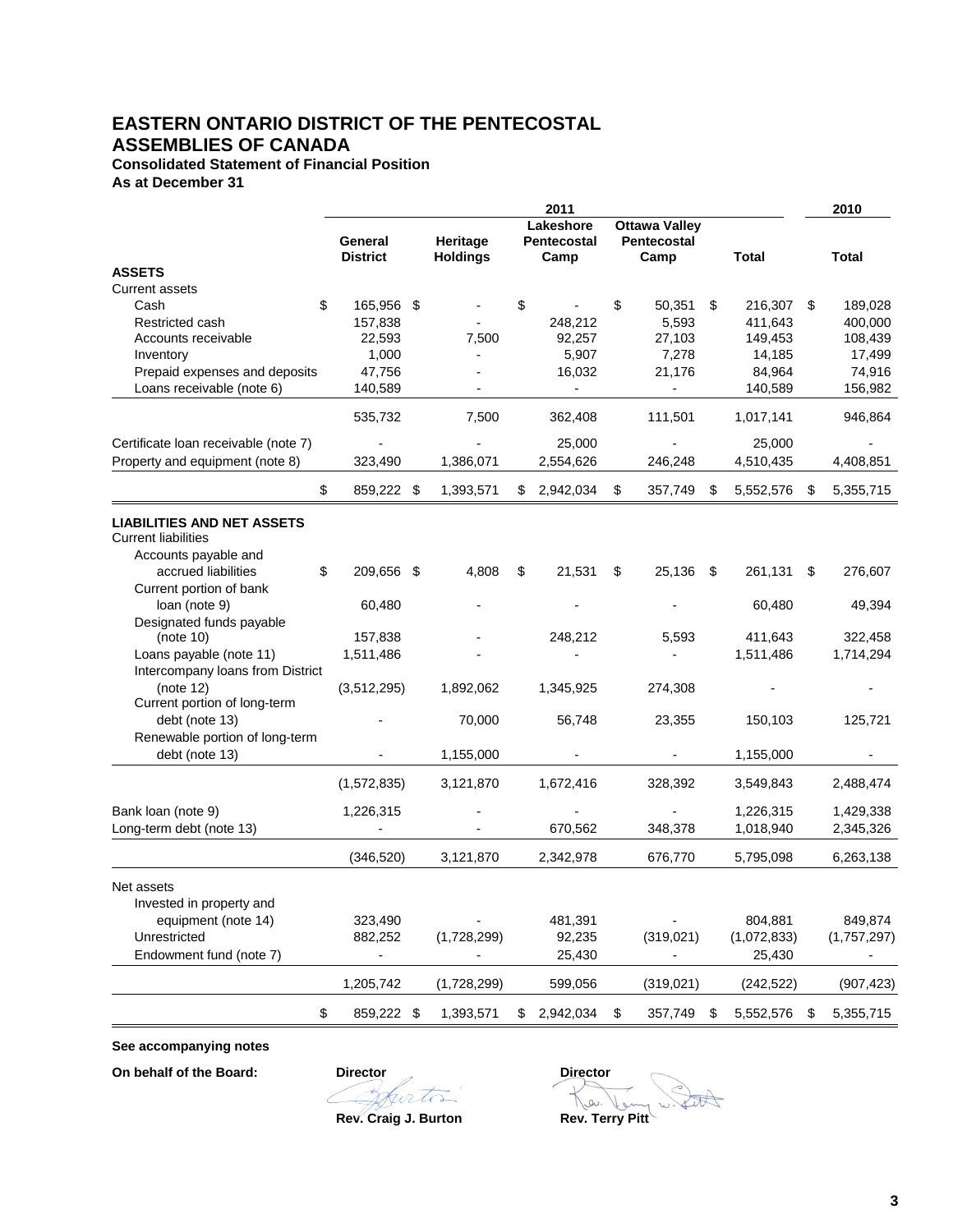## **Consolidated Statement of Activities**

**Year ended December 31**

|                                                                   |                            |                             |          | 2011                             |                                             |                 |    | 2010       |
|-------------------------------------------------------------------|----------------------------|-----------------------------|----------|----------------------------------|---------------------------------------------|-----------------|----|------------|
|                                                                   | General<br><b>District</b> | Heritage<br><b>Holdings</b> |          | Lakeshore<br>Pentecostal<br>Camp | <b>Ottawa Valley</b><br>Pentecostal<br>Camp | Total           |    | Total      |
| Revenue                                                           |                            |                             |          |                                  |                                             |                 |    |            |
| <b>Tithes</b>                                                     |                            |                             |          |                                  |                                             |                 |    |            |
| Churches                                                          | \$<br>2,173,379            | \$                          | \$       |                                  | \$                                          | \$<br>2,173,379 | \$ | 2,205,641  |
| <b>Credential holders</b>                                         | 398,123                    |                             |          |                                  |                                             | 398,123         |    | 356,370    |
| Sales and rentals                                                 | $\overline{a}$             |                             |          | 747,280                          | 237,261                                     | 984,541         |    | 947,643    |
| Donations and offerings                                           | 57,006                     |                             |          | 454,638                          | 118,791                                     | 630,435         |    | 634,778    |
| Ministries registration and offerings                             | 254,138                    |                             |          |                                  |                                             | 254,138         |    | 330,994    |
| <b>Registration fees</b>                                          | 1,805                      |                             |          | 136,417                          | 75,293                                      | 213,515         |    | 229,101    |
| Chaplaincy government contracts                                   | 85,494                     |                             |          |                                  |                                             | 85,494          |    | 112,546    |
| Conferences and conventions                                       | 45,543                     |                             |          |                                  |                                             | 45,543          |    | 4,323      |
| Interest                                                          | 32,834                     |                             |          | 3,279                            | 223                                         | 36,336          |    | 34,329     |
| Rent                                                              |                            | 18,400                      |          |                                  |                                             | 18,400          |    | 18,400     |
| Other                                                             | 5,523                      |                             |          |                                  |                                             | 5,523           |    | 6,511      |
|                                                                   | 3,053,845                  | 18,400                      |          | 1,341,614                        | 431,568                                     | 4,845,427       |    | 4,880,636  |
| Expenditures                                                      |                            |                             |          |                                  |                                             |                 |    |            |
| Salaries and benefits                                             | 852,654                    |                             |          | 264,477                          | 103,073                                     | 1,220,204       |    | 1,237,210  |
| Building and property                                             | 22,745                     | 25,603                      |          | 276,616                          | 81,189                                      | 406,153         |    | 427,852    |
| Camp operations                                                   |                            |                             |          | 288,855                          | 113,448                                     | 402,303         |    | 469,508    |
| Administration and office                                         | 208,008                    | 1,600                       |          | 81,998                           | 31,596                                      | 323,202         |    | 322,966    |
| Subsidies and donations                                           | 303,644                    |                             |          |                                  |                                             | 303,644         |    | 302,904    |
| <b>Bible colleges</b>                                             | 263,488                    |                             |          |                                  |                                             | 263,488         |    | 264,318    |
| Church ministries                                                 | 234,449                    |                             |          |                                  |                                             | 234,449         |    | 334,876    |
| National Office tithes                                            | 220,378                    |                             |          |                                  |                                             | 220,378         |    | 223,109    |
| Interest and bank charges                                         | 143,323                    |                             |          | 21,514                           | 7,371                                       | 172,208         |    | 181,727    |
| Interest on long-term debt                                        |                            | 60,505                      |          | 35,966                           | 18,217                                      | 114,688         |    | 120,281    |
| District conference                                               | 95,801                     | L,                          |          | $\overline{a}$                   | $\overline{a}$                              | 95,801          |    | 3,291      |
| Designated funds                                                  | $\overline{a}$             |                             |          | 78,244                           | 12,148                                      | 90,392          |    | 63,894     |
| Pastoral and church care                                          | 75,470                     |                             |          |                                  |                                             | 75,470          |    | 79,091     |
| Chaplain salaries                                                 | 71,162                     | $\overline{a}$              |          |                                  |                                             | 71,162          |    | 90,274     |
| Conferences and conventions                                       | 16,711                     |                             |          |                                  |                                             | 16,711          |    | 18,810     |
| Other                                                             | 8,964                      |                             |          |                                  |                                             | 8,964           |    | 19,733     |
|                                                                   | 2,516,797                  | 87,708                      |          | 1,047,670                        | 367,042                                     | 4,019,217       |    | 4,159,844  |
| Excess (deficiency) of revenue over                               |                            |                             |          |                                  |                                             |                 |    |            |
| expenditures from operations                                      | 537,048                    | (69, 308)                   |          | 293,944                          | 64,526                                      | 826,210         |    | 720,792    |
| Amortization of property and equipment<br>Net subsidies (note 15) | (17, 832)<br>(119, 452)    | (28,075)<br>60,000          |          | (120, 946)<br>4,133              | (19, 886)<br>55,319                         | (186, 739)      |    | (179, 852) |
|                                                                   | (137, 284)                 | 31,925                      |          | (116, 813)                       | 35,433                                      | (186, 739)      |    | (179,852)  |
| Excess (deficiency) of revenue<br>over expenditures               | \$<br>399,764              | \$<br>(37, 383)             | <u>s</u> | $177,131$ \$                     | $99,959$ \$                                 | 639,471         | S  | 540,940    |
|                                                                   |                            |                             |          |                                  |                                             |                 |    |            |

**See accompanying notes**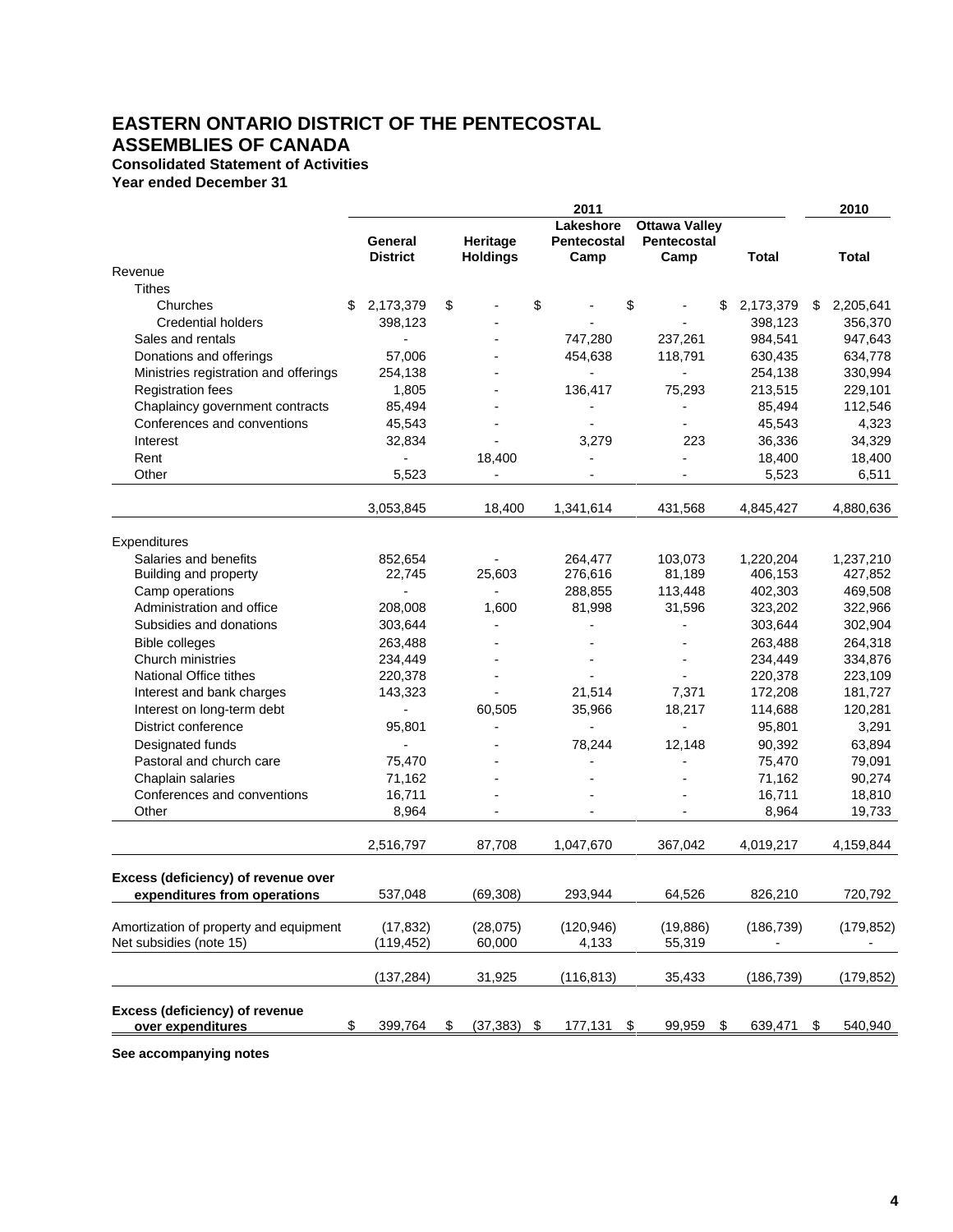**Consolidated Statement of Changes in Net Assets**

**Year ended December 31**

|     |                                                                                                                                             |                                                                            | 2011                   |                                 |                          |      | 2010                     |
|-----|---------------------------------------------------------------------------------------------------------------------------------------------|----------------------------------------------------------------------------|------------------------|---------------------------------|--------------------------|------|--------------------------|
|     |                                                                                                                                             | <b>Invested in</b><br><b>Property and</b><br><b>Equipment</b><br>(note 14) | <b>Unrestricted</b>    | <b>Endowment</b><br><b>Fund</b> | <b>Total</b>             |      | Total                    |
| (a) | <b>General District</b>                                                                                                                     |                                                                            |                        |                                 |                          |      |                          |
|     | Net assets, beginning of year<br>Excess (deficiency) of revenue over<br>expenditures                                                        | \$<br>373,207 \$<br>(44, 012)                                              | 432,771<br>443,776     | \$                              | \$<br>805,978<br>399,764 | - \$ | 431,189<br>374,789       |
|     | Invested in property and equipment<br>Purchase of property and equipment                                                                    | 22,295                                                                     | (22, 295)              |                                 |                          |      |                          |
|     | Proceeds on sale of property<br>Net assets, end of year                                                                                     | (28,000)<br>323,490                                                        | 28,000<br>882,252      |                                 | 1,205,742                |      | 805,978                  |
|     |                                                                                                                                             |                                                                            |                        |                                 |                          |      |                          |
| (b) | <b>Heritage Holdings</b>                                                                                                                    |                                                                            |                        |                                 |                          |      |                          |
|     | Net assets, beginning of year<br>Deficiency of revenue over expenditures                                                                    | (28,075)                                                                   | (1,690,916)<br>(9,308) |                                 | (1,690,916)<br>(37, 383) |      | (1,645,149)<br>(45, 767) |
|     | Invested in property and equipment<br>Purchase of property and equipment<br>Repayment of long-term debt<br>Change in application portion of | 32,533<br>70,000                                                           | (32, 533)<br>(70,000)  |                                 |                          |      |                          |
|     | loan from District                                                                                                                          | (74, 458)                                                                  | 74,458                 |                                 |                          |      |                          |
|     | Net assets, end of year                                                                                                                     |                                                                            | (1,728,299)            | $\overline{\phantom{a}}$        | (1,728,299)              |      | (1,690,916)              |
| (c) | <b>Lakeshore Pentecostal Camp</b>                                                                                                           |                                                                            |                        |                                 |                          |      |                          |
|     | Net assets, beginning of year<br>Excess (deficiency) of revenue over<br>expenditures                                                        | 476,667<br>(120, 946)                                                      | (80, 172)<br>298,077   |                                 | 396,495<br>177,131       |      | 258,675<br>137,820       |
|     | Endowment contribution (note 7)<br>Invested in property and equipment                                                                       |                                                                            |                        | 25,430                          | 25,430                   |      |                          |
|     | Purchase of property and equipment<br>Change in application portion of                                                                      | 218,710                                                                    | (218, 710)             |                                 |                          |      |                          |
|     | loan from District                                                                                                                          | (147, 532)                                                                 | 147,532                |                                 |                          |      |                          |
|     | Repayment of long-term debt                                                                                                                 | 54,492                                                                     | (54, 492)              |                                 |                          |      |                          |
|     | Net assets, end of year                                                                                                                     | 481,391                                                                    | 92,235                 | 25,430                          | 599,056                  |      | 396,495                  |
| (d) | <b>Ottawa Valley Pentecostal Camp</b>                                                                                                       |                                                                            |                        |                                 |                          |      |                          |
|     | Net assets, beginning of year<br>Excess (deficiency) of revenue over<br>expenditures                                                        | (19, 886)                                                                  | (418,980)<br>119,845   |                                 | (418,980)<br>99,959      |      | (493, 078)<br>74,098     |
|     | Invested in property and equipment<br>Purchase of property and equipment                                                                    | 68,965                                                                     | (68, 965)              |                                 |                          |      |                          |
|     | Repayment of loan from District<br>Repayment of long-term debt<br>Change in non-applicable portion of loan                                  | 10,000<br>22,512                                                           | (10,000)<br>(22, 512)  |                                 |                          |      |                          |
|     | loan from District                                                                                                                          | (81, 591)                                                                  | 81,591                 |                                 |                          |      |                          |
|     | Net assets, end of year                                                                                                                     |                                                                            | (319, 021)             |                                 | (319, 021)               |      | (418,980)                |
|     | Consolidated net assets, end of year                                                                                                        | \$<br>804,881                                                              | \$<br>$(1,072,833)$ \$ | 25,430                          | \$<br>$(242, 522)$ \$    |      | (907, 423)               |

**See accompanying notes**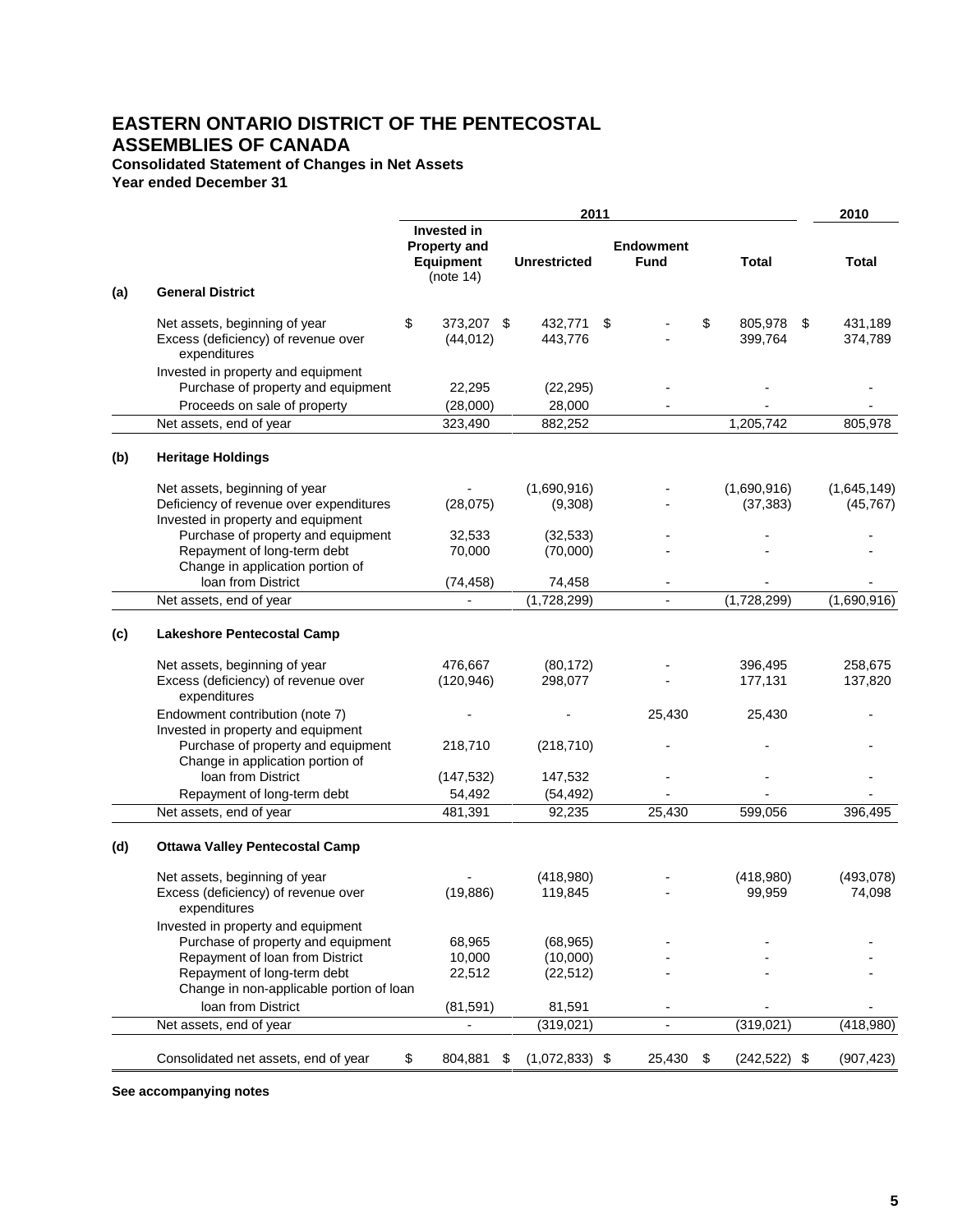# **EASTERN ONTARIO DISTRICT OF THE PENTECOSTAL ASSEMBLIES OF CANADA Consolidated Statement of Cash Flows**

**Year ended December 31**

|                                              | 2011          |           | 2010       |
|----------------------------------------------|---------------|-----------|------------|
| Operating activities                         |               |           |            |
| Excess of revenue over expenditures          | \$<br>639,471 | \$        | 540,940    |
| Endowment contribution (note 7)              |               | 25,430    |            |
| Add item not involving cash                  |               |           |            |
| Amortization of property and equipment       | 186,739       |           | 179,852    |
|                                              |               |           |            |
|                                              | 851,640       |           | 720,792    |
| Net change in non-cash working capital items |               |           |            |
| Accounts receivable                          |               | (41, 014) | 50,717     |
| Inventory                                    |               | 3,314     | (5, 149)   |
| Prepaid expenses and deposits                |               | (10,048)  | (6,958)    |
| Accounts payable and accrued liabilities     |               | (15, 476) | 26,418     |
| Designated funds payable                     |               | 89,185    | 123,302    |
|                                              |               |           |            |
|                                              |               | 25,961    | 188,330    |
| Cash flows from operating activities         | 877,601       |           | 909,122    |
| Financing activities                         |               |           |            |
| Proceeds of loans payable                    | 327,688       |           | 204,924    |
| Repayment of loans payable                   | (530, 496)    |           | (243, 977) |
| Repayment of bank loan                       | (191, 937)    |           | (125, 553) |
| Repayment of long-term debt                  | (147,004)     |           | (122, 938) |
|                                              |               |           |            |
| Cash flows from financing activities         | (541, 749)    |           | (287, 544) |
| Investing activities                         |               |           |            |
| Net change in loans receivable               |               | 16,393    | 29,527     |
| Purchase of certificate loan (note 7)        |               | (25,000)  |            |
| Purchase of property and equipment           | (316, 323)    |           | (219, 732) |
| Proceeds on sale of property                 |               | 28,000    |            |
|                                              |               |           |            |
| Cash flows from investing activities         | (296, 930)    |           | (190, 205) |
| Net change in cash during the year           |               | 38,922    | 431,373    |
|                                              |               |           |            |
| Cash, beginning of year                      | 589,028       |           | 157,655    |
| Cash, end of year                            | \$<br>627,950 | \$        | 589,028    |
|                                              |               |           |            |
| Cash consists of:                            |               |           |            |
| Cash                                         | \$<br>216,307 | \$        | 189,028    |
| Restricted cash                              | 411,643       |           | 400,000    |
|                                              | \$<br>627,950 | \$        | 589,028    |

**See accompanying notes**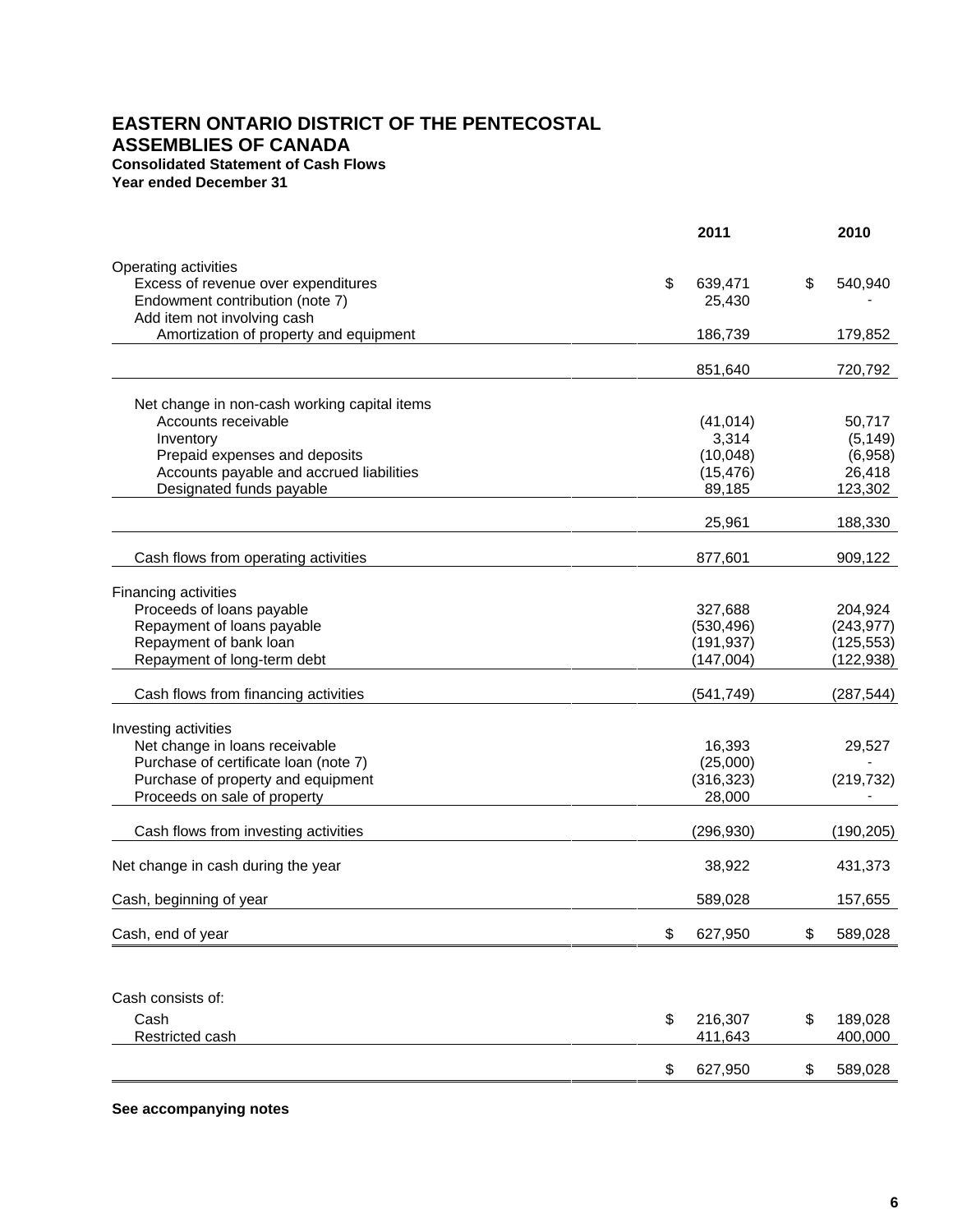**Year ended December 31, 2011**

#### **1. Purpose of the Organization**

The purpose of the Eastern Ontario District of The Pentecostal Assemblies of Canada (the District) is to promulgate the gospel of Jesus Christ, establish new congregations and provide leadership and support to those churches in the District which are associated with The Pentecostal Assemblies of Canada (the PAOC). The District is an Ontario not-for-profit corporation established on May 17, 1919, and derives its jurisdiction and authority from the General Conference of The Pentecostal Assemblies of Canada. The District is a registered charity under the Income Tax Act (Canada) and is exempt from income taxes.

#### **2. Working capital deficiency**

As at December 31, 2011, the District's current liabilities (excluding the renewable portion of the long-term debt of \$1,155,000) exceed its current assets by \$1,377,702 (2010 - \$1,541,610) and the District has a net asset deficiency of \$242,522 (2010 - \$907,423). The net working capital position of the District (excluding the renewable portion of the long-term debt which management expects to renew in 2012) has improved since last year. The District's ability to continue to improve its financial position is dependent on the support of its member churches, the PAOC, the District's lenders, and a continued surplus position in its operations.

#### **3. Summary of significant accounting policies**

The consolidated financial statements have been prepared by management in accordance with Canadian generally accepted accounting principles, the more significant of which are outlined below.

#### Basis of consolidation

The consolidated financial statements include the accounts of the Eastern Ontario District of The Pentecostal Assemblies of Canada, Eastern Ontario Heritage Holdings (Non-Profit) (Heritage Holdings), Lakeshore Pentecostal Camp, and Ottawa Valley Pentecostal Camp.

Heritage Holdings was incorporated without share capital as a not-for-profit organization. The main purpose of the organization is to advance the work of the PAOC by holding land for the District office and a religious retreat centre. The organization is controlled by the District due to common board members.

The camps are registered charities under the Income Tax Act (Canada) and are exempt from income taxes. The camps have specific purposes consistent with the purposes of, and with ultimate accountability to, the District.

#### Use of estimates

The preparation of consolidated financial statements in conformity with Canadian generally accepted accounting principles requires management to make estimates and assumptions that affect the reported amounts of assets and liabilities at the date of the consolidated financial statements and the reported amounts of revenue and expenditures during the year. Actual results could differ from these estimates.

#### Fund accounting

The District follows the principles of fund accounting, under which resources for particular purposes are classified for accounting and reporting into funds corresponding to those purposes.

#### General District

The General District fund consists of assets, liabilities, revenue and expenditures related to the operation of the District which are not included in other funds.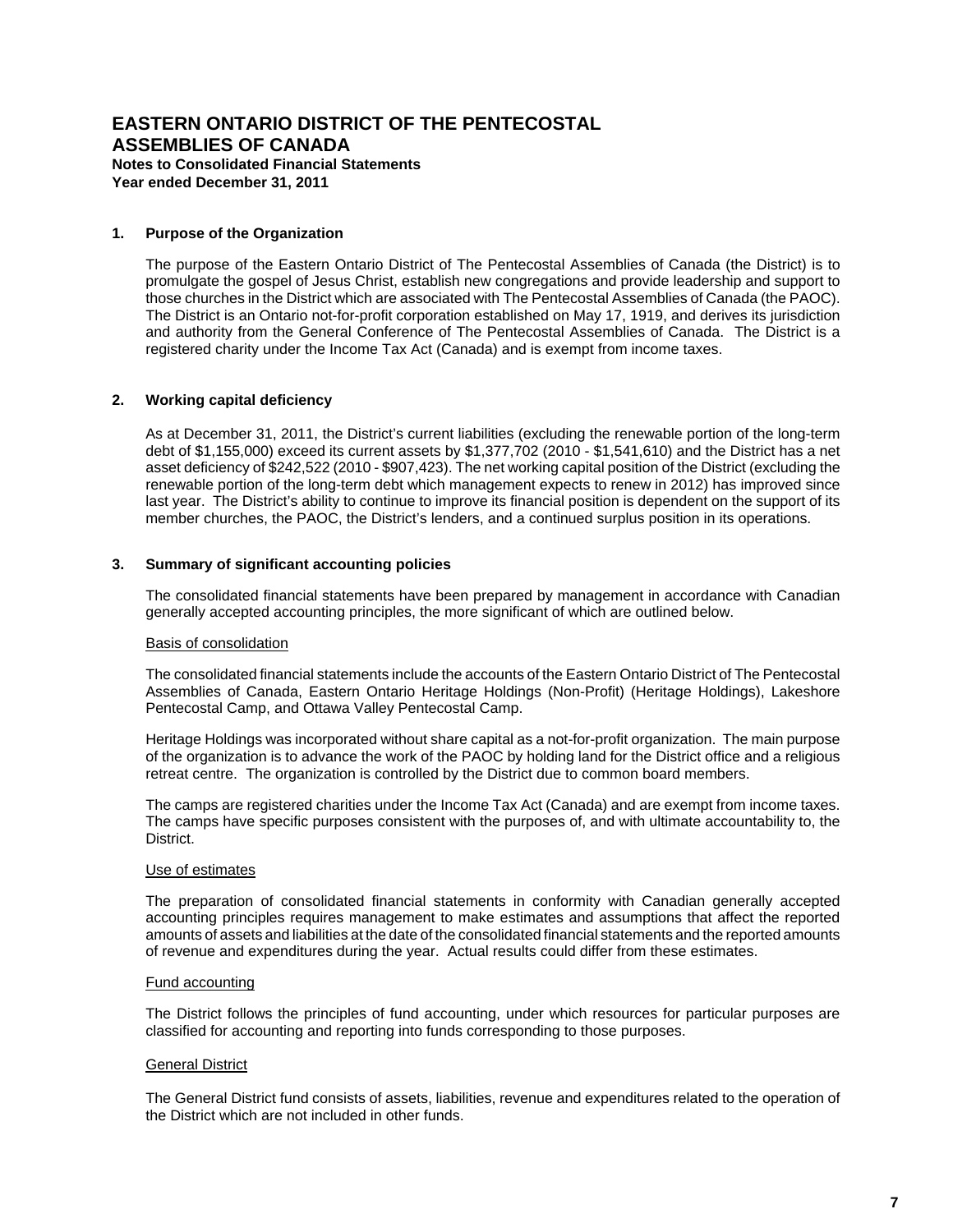#### **3. Summary of significant accounting policies** - continued

#### Heritage Holdings

The Heritage Holdings fund consists of the Heritage property and related debt and includes the revenue and expenditures related to this property.

#### Lakeshore Pentecostal Camp

The Lakeshore Pentecostal Camp fund reports the assets, liabilities, revenue and expenditures of the Lakeshore Pentecostal Camp located in Cobourg, Ontario.

#### Ottawa Valley Pentecostal Camp

The Ottawa Valley Pentecostal Camp fund reports the assets, liabilities, revenue and expenditures of the Ottawa Valley Pentecostal Camp located in Cobden, Ontario.

#### Inventory

Inventory is stated at the lower of cost and net realizable value with cost being determined on a first-in, firstout basis.

#### Property and equipment

Purchased property and equipment are recorded at cost. Contributed property and equipment are recorded at fair value at the date of contribution. Amortization is recorded on the property and equipment on a declining balance basis as follows, except for the Lakeshore Pentecostal Camp buildings which are amortized over 40 years on a straight-line basis:

| <b>Buildings</b>  | 4%        |
|-------------------|-----------|
| Equipment         | 10% - 20% |
| Computers         | 30%       |
| Site improvements | 10% - 20% |
| Drainage          | 10%       |
| Vehicles          | 30%       |
| Signs             | 20%       |

#### Revenue recognition

The District follows the deferral method of accounting for restricted donations and offerings. Restricted donations and offerings are recognized as revenue in the year in which the related expenditures are incurred. To the extent that revenue has not been recognized, it has been reflected as designated funds payable. Tithes and unrestricted donations and offerings are recognized as revenue when received or receivable if the amount to be received can be reasonably estimated and collection is reasonably assured. Sales and rentals, registration fees, chaplaincy government contracts and conference revenue are recognized as the services are provided. Endowment contributions are recognized in the Endowment Fund when received.

#### Volunteer services

The District receives volunteer services, the value of which cannot be reasonably estimated. Therefore, no provision for these amounts is reflected in the consolidated financial statements.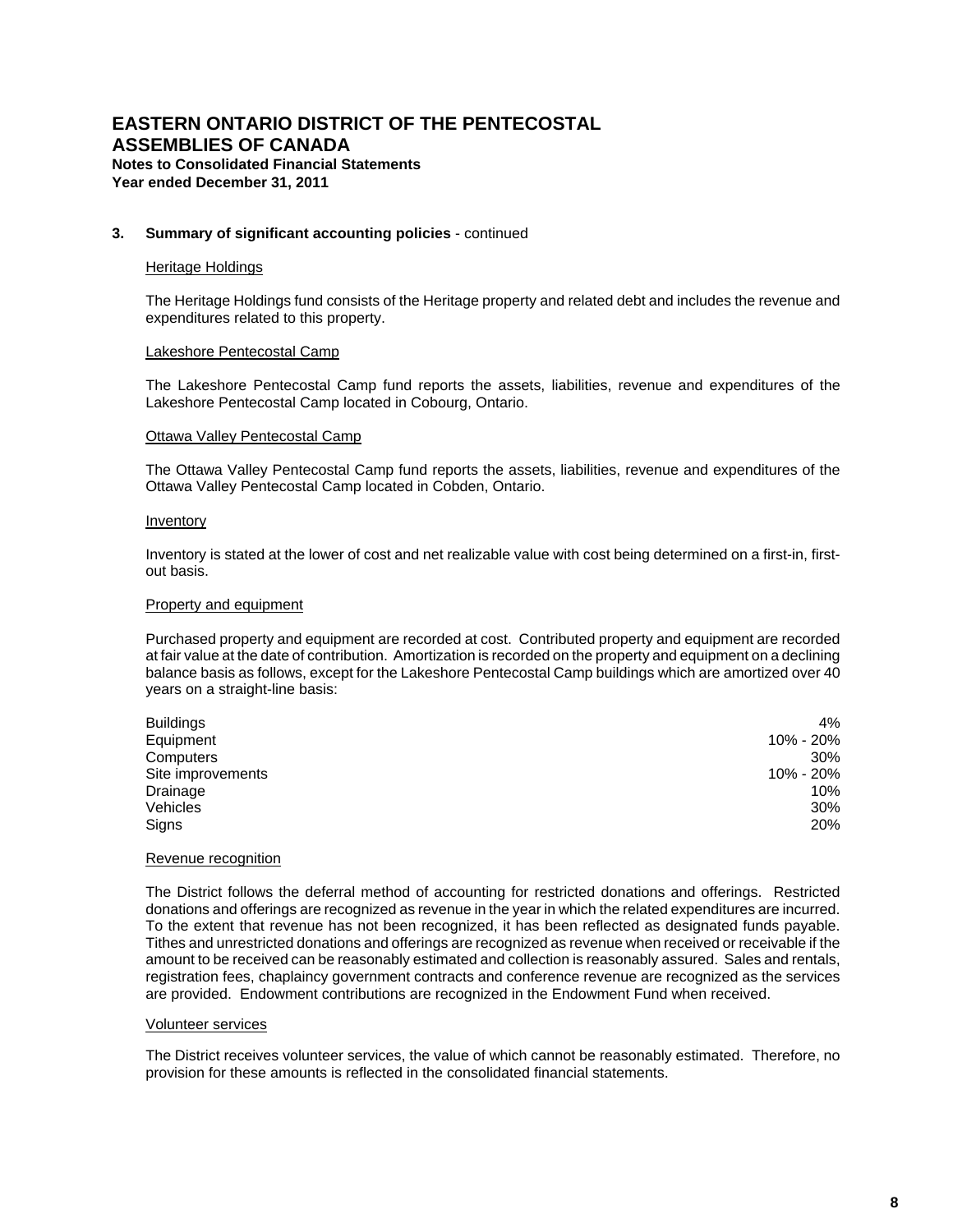#### **3. Summary of significant accounting policies** - continued

#### Future accounting standards changes

The Accounting Standards Board has issued new accounting standards for not-for-profit organizations for fiscal years beginning on or after January 1, 2012. The impact of the new standards on the consolidated financial statements has not yet been determined.

#### **4. Objectives, policies and processes for managing capital**

The District's capital comprises the endowment fund in Lakeshore Pentecostal Camp (note 7), and the net amounts invested in property and equipment and unrestricted funds of four entities: the Eastern Ontario District of The Pentecostal Assemblies of Canada, Eastern Ontario Heritage Holdings (Non-Profit), Lakeshore Pentecostal Camp, and Ottawa Valley Pentecostal Camp.

The District invests in property and equipment to provide for carrying out its purposes. Each of the camps have campgrounds on which to provide programs for children, youth, and adults to strengthen Christian fellowship, share the Gospel, and to minister to people with special challenges in life.

Funds are externally restricted when either of the General or the District Conferences passes a resolution which requires a financial commitment (e.g. 10% of church tithes received by the District to be sent to support the International Office of the PAOC) or donors subscribe to a cause presented to them by the District or its camps. All such funds are used for their restricted expenditure at the earliest possible time.

Funds are internally restricted when the District Executive, by resolution, determines expenditure or a policy guiding ongoing expenditure. Examples of such resolutions include the decision made to send 10% of church tithes to the regional ministry training college at Master's College and Seminary, and the decision made to provide specific amounts to each of the camps. Budgetary restrictions occur when the annual budgets are approved by the District Executive, individually and in consolidation. From 2008 and onwards, debt reduction has been a budgetary priority in order to reduce limitations on ministry expenditures.

Heritage Holdings has a budget based on anticipated costs of holding property (taxes and maintenance) and on rental income.

The camps each have a leadership structure appointed by the District Executive consisting of a Camp Director, a Camp Administrative Director, and a Camp Committee. The Camp Committees develop proposed budgets each year consistent with the camps' purposes and submit them to the District Officers for inclusion in the consolidated budget, which is approved by the District Executive.

The approved budgets are returned to each of the governing boards of the respective entities to apply and monitor. The District Officers oversee and ensure compliance with budgetary guidelines on a daily basis. The District Executive regularly reviews financial reports for oversight purposes.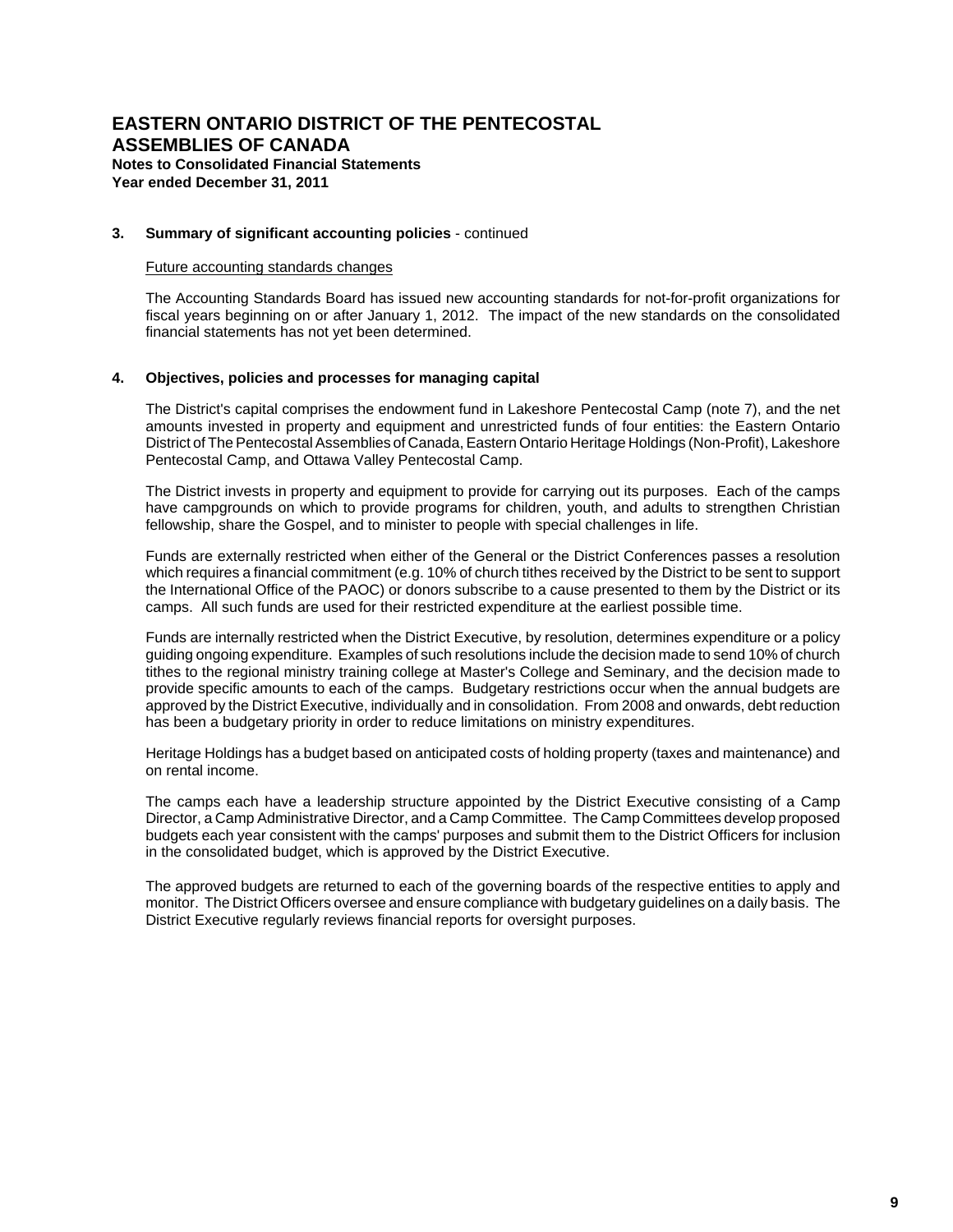**Notes to Consolidated Financial Statements Year ended December 31, 2011**

#### **5. Financial instruments**

The Canadian Institute of Chartered Accountants provides a temporary choice for financial instruments disclosure and presentation, and the District has chosen to continue to apply Financial Instruments - Disclosure and Presentation, Section 3861 in place of Financial Instruments - Disclosure, Section 3862 and Financial Instruments - Presentation, Section 3863.

The District's financial instruments consist of cash, restricted cash, accounts receivable, prepaid deposits, loans receivable, certificate loan receivable, accounts payable, bank loan, loans payable and long-term debt.

#### Measurement

The carrying values of the District's cash, restricted cash, accounts receivable, prepaid deposits, and accounts payable approximate fair values due to their short-term maturities.

Loans receivable are demand loans and are recorded at cost as their fair value and amortized cost are not determinable.

The certificate loan receivable, bank loan, loans payable and long-term debt are recorded at amortized cost using the effective interest rate method.

#### Interest rate risk

The District is exposed to interest rate price risk with respect to its loans receivable, certificate loan receivable, bank loan, loans payable and long-term debt.

#### Credit risk

Credit risk arises from the potential that churches and members will fail to honour their obligations. The District is exposed to credit risk through accounts receivable and loans receivable. The District performs ongoing evaluations of its churches' and members' financial condition and limits the amount of credit extended when considered necessary.

#### **6. Loans receivable**

|                                                                                                             | 2011      | 2010      |
|-------------------------------------------------------------------------------------------------------------|-----------|-----------|
| Church planting demand loans at various interest rates<br>to a maximum of 5%, secured by various properties | \$134,766 | \$151,788 |
| Accrued interest on loans receivable                                                                        | 5.823     | 5,194     |
|                                                                                                             | 140,589   | 156,982   |

### **7. Certificate loan receivable**

During the year, Lakeshore Pentecostal Camp received an endowment contribution of \$25,430, \$25,000 of which was used to purchase a certificate loan held by the Pentecostal Financial Services Group (PFSG), a wholly-owned subsidiary of the PAOC. The certificate loan receivable earns interest at a rate of 3.3% and matures on November 15, 2016. Income earned on the endowment investment is to be used to subsidize camp registration fees for children and youth.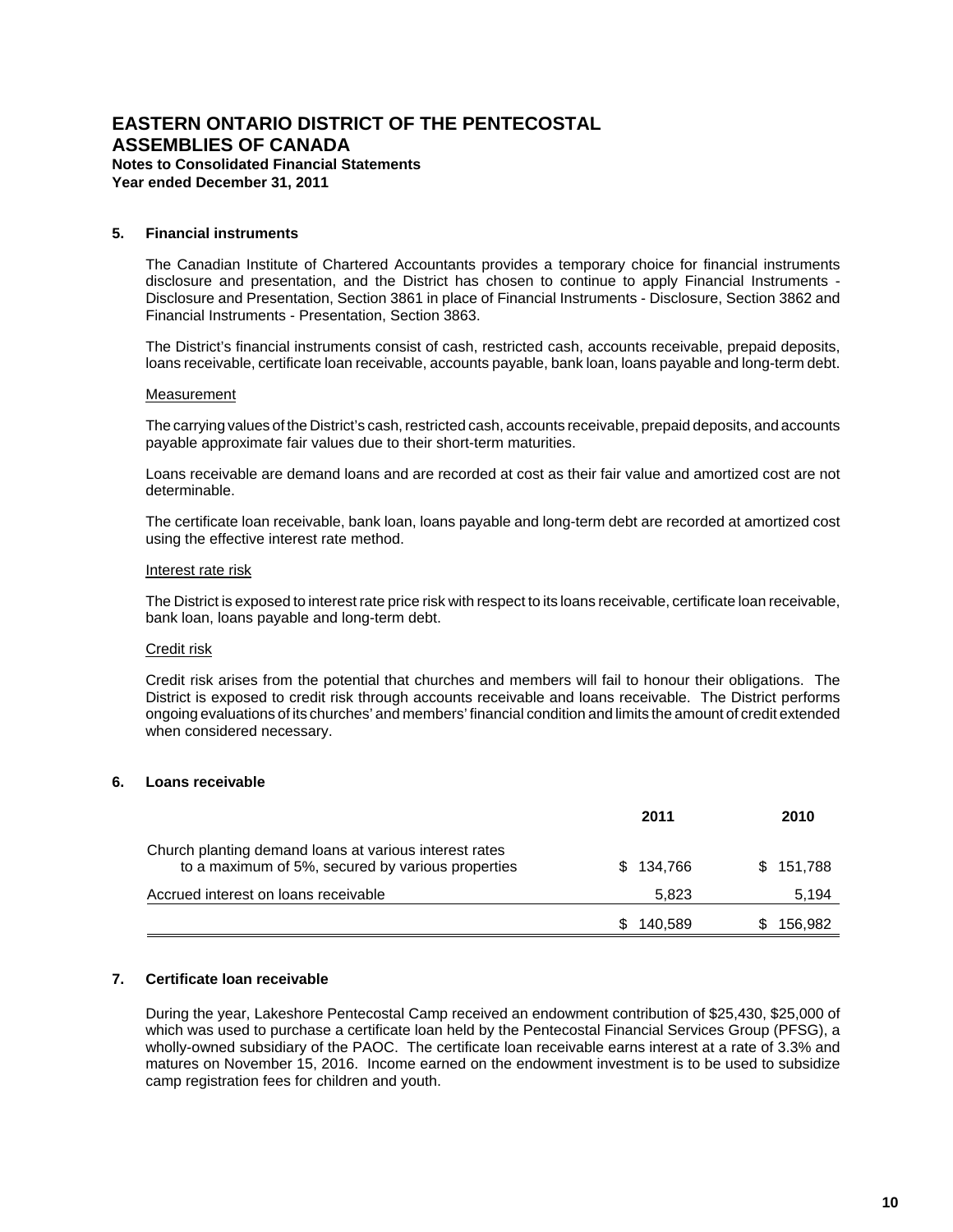**Year ended December 31, 2011**

#### **8. Property and equipment**

|                                |                 | 2011                                      |               | 2010            |
|--------------------------------|-----------------|-------------------------------------------|---------------|-----------------|
|                                | Cost            | <b>Accumulated</b><br><b>Amortization</b> | <b>Net</b>    | <b>Net</b>      |
| <b>General District</b>        |                 |                                           |               |                 |
| Land held for Church planting  | \$<br>190,734   | \$                                        | \$<br>190,734 | \$<br>244,914   |
| <b>Buildings</b>               | 151,051         | 70,611                                    | 80,440        | 80,367          |
| Computers                      | 93,556          | 63,720                                    | 29,836        | 22,423          |
| Equipment                      | 226,713         | 204,233                                   | 22,480        | 25,503          |
|                                | 662,054         | 338,564                                   | 323,490       | 373,207         |
| Heritage Holdings              |                 |                                           |               |                 |
| Land                           | 696,000         |                                           | 696,000       | 696,000         |
| <b>Buildings</b>               | 810,342         | 348,809                                   | 461,533       | 480,765         |
| Site improvements              | 530,766         | 302,228                                   | 228,538       | 204,849         |
|                                | 2,037,108       | 651,037                                   | 1,386,071     | 1,381,614       |
| Lakeshore Pentecostal Camp     |                 |                                           |               |                 |
| Land                           | 125,050         |                                           | 125,050       | 125,050         |
| <b>Buildings</b>               | 3,344,717       | 1,215,250                                 | 2,129,467     | 2,061,920       |
| Equipment                      | 642,541         | 490,076                                   | 152,465       | 103,966         |
| Site improvements              | 358,868         | 273,939                                   | 84,929        | 94,367          |
| Drainage                       | 163,297         | 108,341                                   | 54,956        | 61,062          |
| Vehicles                       | 160,360         | 155,739                                   | 4,621         | 6,602           |
| Signs                          | 23,011          | 19,873                                    | 3,138         | 3,895           |
|                                | 4,817,844       | 2,263,218                                 | 2,554,626     | 2,456,862       |
| Ottawa Valley Pentecostal Camp |                 |                                           |               |                 |
| Land                           | 36,587          |                                           | 36,587        | 36,587          |
| <b>Buildings</b>               | 736,929         | 596,836                                   | 140,093       | 102,405         |
| Site improvements              | 237,937         | 192,136                                   | 45,801        | 35,241          |
| Equipment                      | 178,829         | 161,133                                   | 17,696        | 16,254          |
| Vehicles                       | 54,936          | 50,259                                    | 4,677         | 6,681           |
| Computers                      | 1,549           | 155                                       | 1,394         |                 |
|                                | 1,246,767       | 1,000,519                                 | 246,248       | 197,168         |
|                                | \$<br>8,763,773 | 4,253,338<br>\$                           | \$4,510,435   | \$<br>4,408,851 |

The District is registered on the title of certain of the churches in the District. As is customary for churches in the PAOC, the values of these properties are recorded in the books and records of the local churches.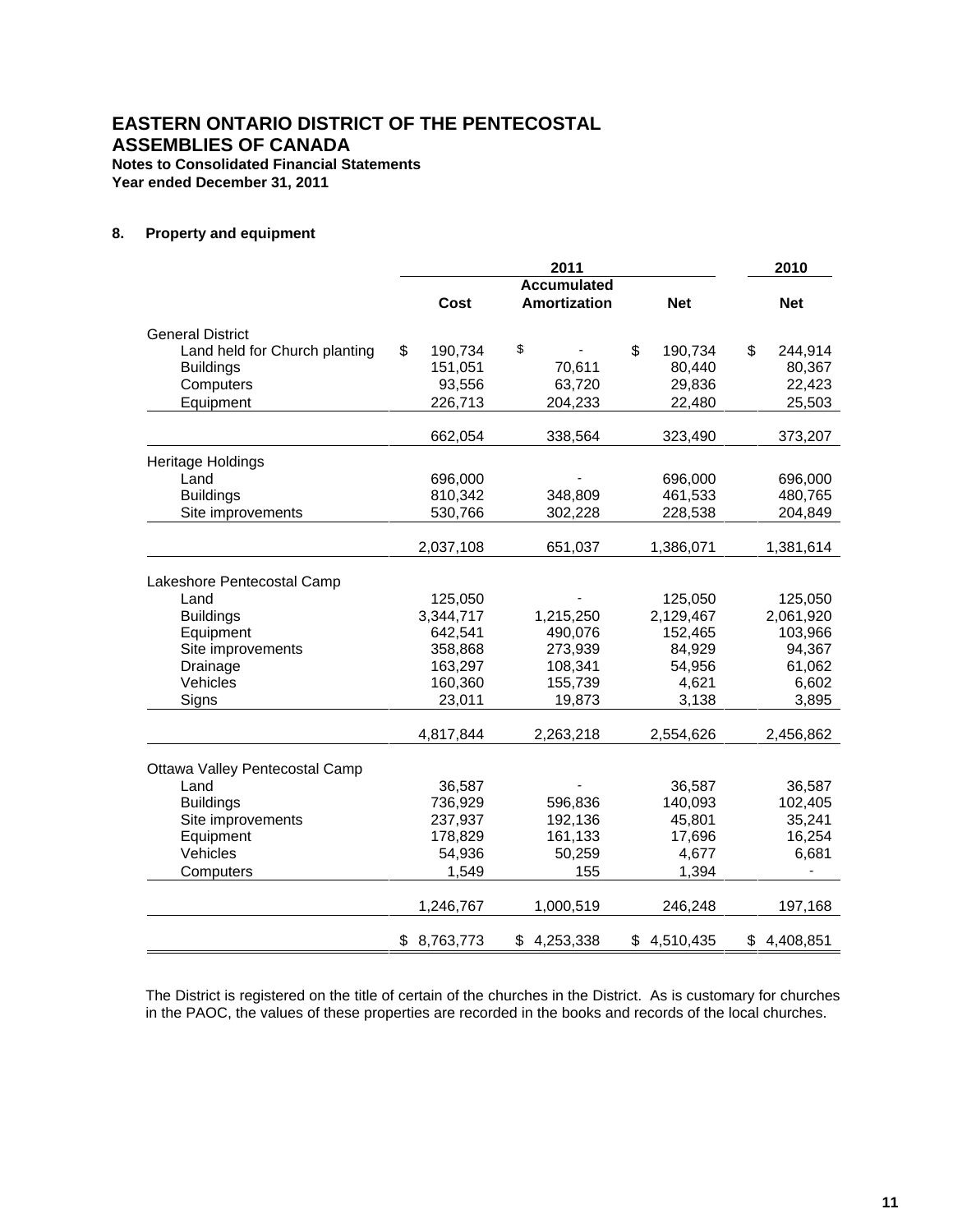#### **9. Bank loan**

|                                                                                                                                                                                                                                    | 2011      | 2010        |
|------------------------------------------------------------------------------------------------------------------------------------------------------------------------------------------------------------------------------------|-----------|-------------|
| District Ioan, secured by the land located at the Lakeshore<br>and Ottawa Valley Pentecostal Camps, payable in monthly<br>blended principal and interest payments of \$11,014, bearing<br>interest at 5.76%, due December 22, 2013 | 1,286,795 | \$1,478,732 |
| Less: current portion                                                                                                                                                                                                              | 60,480    | 49,394      |
|                                                                                                                                                                                                                                    | 1,226,315 | .429,338    |

During the year, the District made principal payments of \$191,937 (2010 - \$125,553) towards its bank loan. Interest expensed for the year amounted to \$83,223 (2010 - \$88,711).

The District has access to an overdraft credit to a maximum of \$200,000. Any bank indebtedness would be repayable on demand and bear interest at the bank prime rate plus 3.75%. No such indebtedness was incurred during the year.

Future minimum principal payments on the bank loan are as follows:

| 2012 | \$<br>60,480 |
|------|--------------|
| 2013 | 1,226,315    |
|      | \$1,286,795  |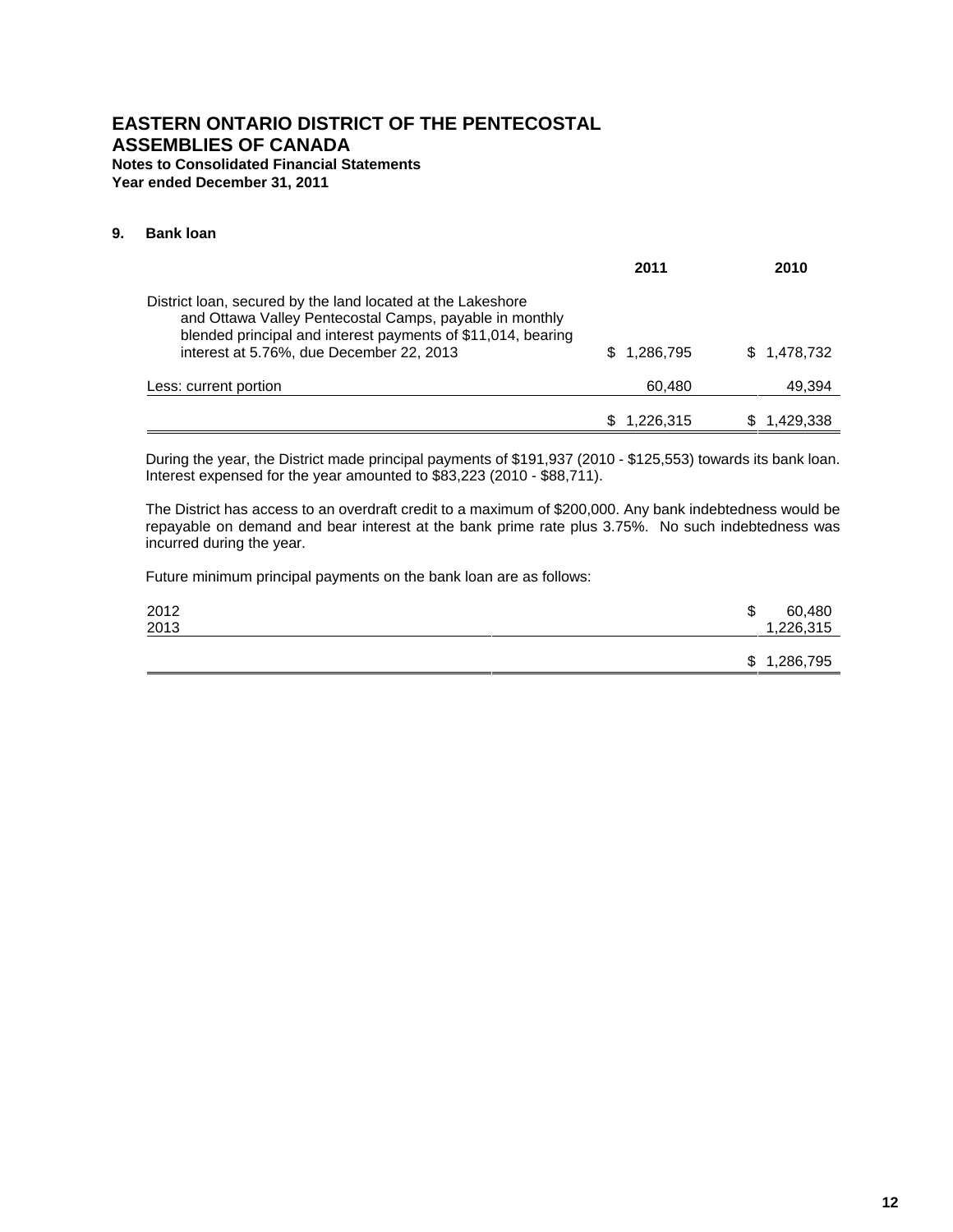**Year ended December 31, 2011**

#### **10. Designated funds payable**

**11.** 

The activity for the designated funds is as follows:

|                                                                                                                                 | January 1,<br>2011<br>Opening<br><b>Balance</b> | <b>Increases</b> | <b>Decreases</b> | December 31,<br>2011<br><b>Closing</b><br><b>Balance</b> |
|---------------------------------------------------------------------------------------------------------------------------------|-------------------------------------------------|------------------|------------------|----------------------------------------------------------|
| <b>General District</b>                                                                                                         |                                                 |                  |                  |                                                          |
| Women's Ministries L.I.F.E. Funds                                                                                               | \$116,185                                       | \$33,823         | \$               | \$150,008                                                |
| Other                                                                                                                           | 10,248                                          | 4,015            | 6,433            | 7,830                                                    |
| <b>Calvary Temple</b>                                                                                                           |                                                 | 26,250           | 26,250           |                                                          |
| <b>ECHO Fund</b>                                                                                                                |                                                 | 4,201            | 4,201            |                                                          |
| Native New Life Training Centre                                                                                                 |                                                 | 1,550            | 1,550            | $\overline{\phantom{a}}$                                 |
|                                                                                                                                 | 126,433                                         | 69,839           | 38,434           | 157,838                                                  |
| Lakeshore Pentecostal Camp                                                                                                      |                                                 |                  |                  |                                                          |
| Environmental assessment                                                                                                        | 172,155                                         | 93,502           | 27,168           | 238,489                                                  |
| Other                                                                                                                           | 12,837                                          | 5,287            | 9,074            | 9,050                                                    |
| Camp sponsorship                                                                                                                | $\blacksquare$                                  | 6,775            | 6,102            | 673                                                      |
| Future projects                                                                                                                 | 3,099                                           | 4,270            | 7,369            | $\overline{\phantom{a}}$                                 |
| <b>Missions</b>                                                                                                                 | 10                                              | 47,103           | 47,113           |                                                          |
| Women's ministries                                                                                                              |                                                 | 5,205            | 5,205            | $\blacksquare$                                           |
|                                                                                                                                 | 188,101                                         | 162,142          | 102,031          | 248,212                                                  |
| Ottawa Valley Pentecostal Camp                                                                                                  |                                                 |                  |                  |                                                          |
| <b>Missions</b>                                                                                                                 |                                                 | 11,523           | 11,523           |                                                          |
| Other                                                                                                                           | 7,924                                           | 10,559           | 12,890           | 5,593                                                    |
|                                                                                                                                 | 7,924                                           | 22,082           | 24,413           | 5,593                                                    |
|                                                                                                                                 | \$322,458                                       | \$254,063        | \$164,878        | \$411,643                                                |
| Loans payable                                                                                                                   |                                                 |                  |                  |                                                          |
|                                                                                                                                 |                                                 | 2011             |                  | 2010                                                     |
| Loans from churches and related organizations, unsecured, bearing<br>interest rates to a maximum of 4.35%, redeemable on demand |                                                 | \$1,047,905      | \$               | 823,791                                                  |
| Loans from individuals, unsecured, bearing interest rates to a                                                                  |                                                 |                  |                  |                                                          |
| maximum of 4%, redeemable on demand                                                                                             |                                                 | 463,581          |                  | 890,503                                                  |

Interest expensed for the year amounted to \$59,757 (2010 - \$62,393).

\$ 1,511,486 \$ 1,714,294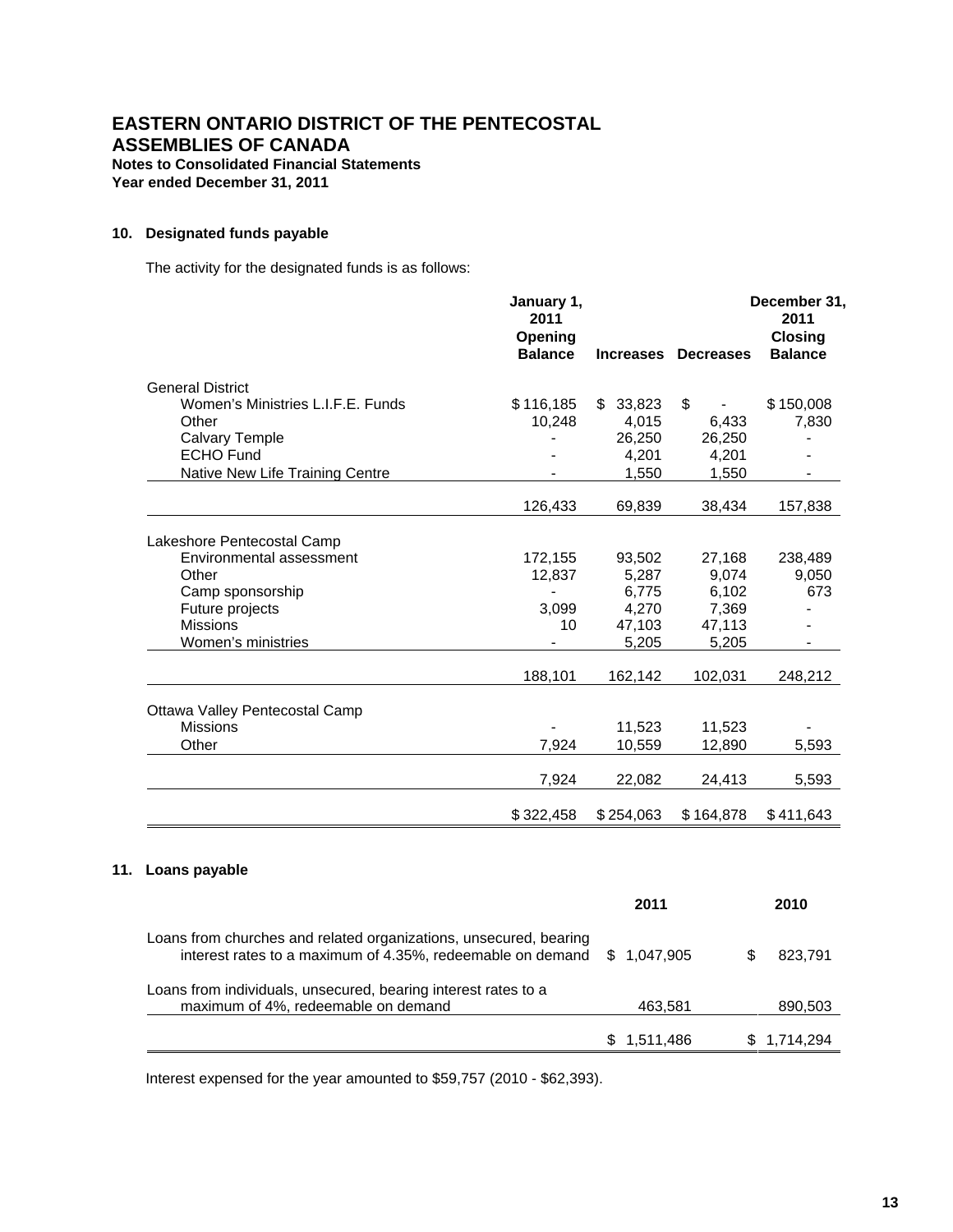**Year ended December 31, 2011**

#### **12. Intercompany loans from District**

The intercompany loans are unsecured, bearing interest at 5.76% with no formal terms for principal repayment. Interest was charged to the two camp funds in the amount of \$84,538 (2010 - \$75,090) and is reflected in the net subsidies in the statement of activities (note 15).

#### **13. Long-term debt**

|                                                                                                                                                                                                                        |     | 2011                   |   | 2010                 |
|------------------------------------------------------------------------------------------------------------------------------------------------------------------------------------------------------------------------|-----|------------------------|---|----------------------|
| Heritage Holdings                                                                                                                                                                                                      |     |                        |   |                      |
| Mortgage payable, secured by property, bearing interest at<br>4.70%, repayable in annual principal payments of \$70,000,<br>payable semi-annually, with interest payments, on June 1                                   |     |                        |   |                      |
| and December 1, due December 1, 2012.                                                                                                                                                                                  | \$. | 1,225,000              | S | 1,295,000            |
| Lakeshore Pentecostal Camp<br>Mortgage on Lakeshore Pentecostal Camp property, bearing<br>interest at 4.8%, repayable in monthly blended principal and<br>interest payments of \$7,538, due February, 2013 but         |     |                        |   |                      |
| renewable for four further terms of three years.                                                                                                                                                                       |     | 727,310                |   | 781,802              |
| Ottawa Valley Pentecostal Camp<br>Mortgage on Ottawa Valley Pentecostal Camp property, bearing<br>interest at 4.8%, repayable in monthly blended principal and<br>interest payments of \$3,394, due February, 2013 but |     |                        |   |                      |
| renewable for five further terms of three years.                                                                                                                                                                       |     | 371,733                |   | 394,245              |
| Less: current portion and renewable portion                                                                                                                                                                            |     | 2,324,043<br>1,305,103 |   | 2,471,047<br>125,721 |
|                                                                                                                                                                                                                        | S   | 1,018,940              |   | \$ 2,345,326         |

During the year, \$147,004 (2010 - \$122,938) in long-term debt payments were made. Interest expensed on long-term debt during the year amounted to \$114,688 (2010 - \$120,281).

The Heritage Holdings mortgage is payable to PFSG, to be forwarded to a group of private investors.

The camp mortgages are payable to The Pension Fund (1969) of The Pentecostal Assemblies of Canada (the Pension Fund) and are secured by a first mortgage registered to the Pension Fund and an assignment of insurance proceeds.

It is management's intention to renew these mortgages as they come due. Future minimum principal payments are expected to be as follows:

| 2012       | \$1,305,103 |
|------------|-------------|
| 2013       | 80,000      |
| 2014       | 82,000      |
| 2015       | 84,000      |
| 2016       | 86,000      |
| Thereafter | 686,940     |
|            |             |

\$ 2,324,043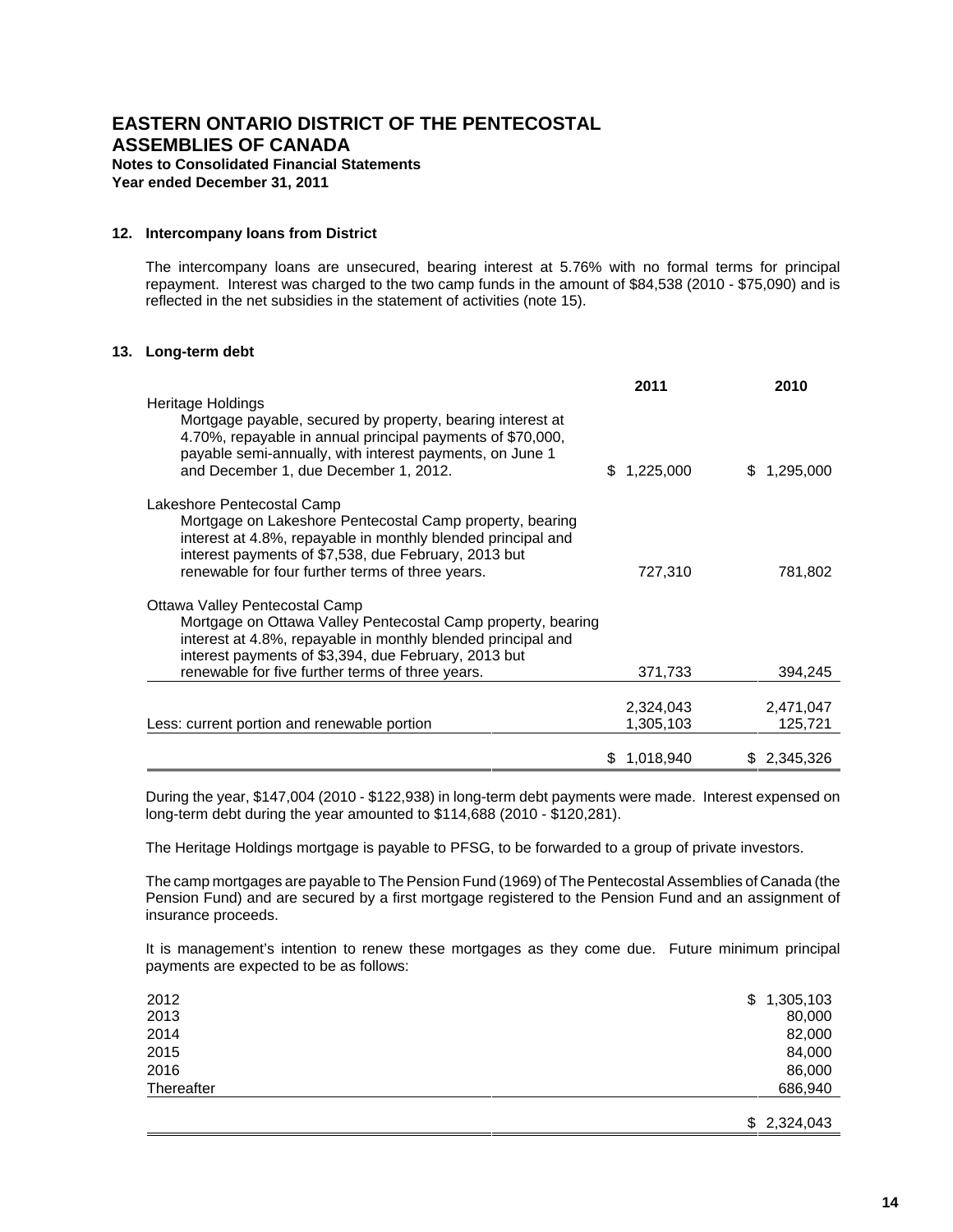**Year ended December 31, 2011**

#### **14. Invested in property and equipment**

Invested in property and equipment consists of property and equipment less related debt secured by property as follows:

|                                                                 | 2011                       |                                    |                                         |                                                       | 2010                       |                            |
|-----------------------------------------------------------------|----------------------------|------------------------------------|-----------------------------------------|-------------------------------------------------------|----------------------------|----------------------------|
|                                                                 | General<br><b>District</b> | <b>Heritage</b><br><b>Holdings</b> | Lakeshore<br><b>Pentecostal</b><br>Camp | Ottawa<br><b>Valley</b><br><b>Pentecostal</b><br>Camp | Total                      | Total                      |
| Property and<br>\$<br>equipment                                 | 323.490                    | \$1,386,071                        | $$2,554,626$ \,                         | 246,248                                               | \$4,510,435                | \$4,408,851                |
| Less:<br>Applicable portion<br>of loans                         |                            |                                    |                                         |                                                       |                            |                            |
| from District<br>Long-term debt<br>Non-applicable<br>portion of |                            | (161, 071)<br>(1,225,000)          | (1,345,925)<br>(727, 310)               | (371, 733)                                            | (1,506,996)<br>(2,324,043) | (1,285,007)<br>(2,471,047) |
| loans                                                           |                            |                                    |                                         | 125,485                                               | 125,485                    | 197,077                    |
| \$                                                              | 323,490                    | \$                                 | \$<br>481,391                           | \$                                                    | \$<br>804,881              | \$<br>849,874              |

#### **15. Net subsidies**

Net subsidies include the following transactions:

|                    | General<br><b>District</b> | Heritage<br><b>Holdings</b> |    | Lakeshore<br><b>Pentecostal</b><br>Camp | <b>Ottawa</b><br><b>Valley</b><br><b>Pentecostal</b><br>Camp | Total   |
|--------------------|----------------------------|-----------------------------|----|-----------------------------------------|--------------------------------------------------------------|---------|
| <b>Subsidies</b>   | \$(143,990)                | \$                          | S  | 72.741                                  | 71.249                                                       | \$<br>- |
| Interest (note 12) | 84,538                     |                             |    | (68, 608)                               | (15,930)                                                     |         |
| Rent               | (60,000)                   | 60,000                      |    |                                         |                                                              |         |
|                    | \$(119, 452)               | \$<br>60,000                | \$ | 4.133                                   | 55,319                                                       | \$<br>- |

Subsidies from the General District fund to the camp funds represent a portion of the tithes collected by the General District which have been allocated to the camps on a predetermined basis.

Interest charged by the General District to the camps is on account of the intercompany loans (note 12).

Rent charged by Heritage Holdings to the General District is for the use of premises.

#### **16. Related party transactions**

Related party transactions are in the normal course of operations and are measured at the exchange amount, which is the amount of consideration established and agreed upon by the related parties.